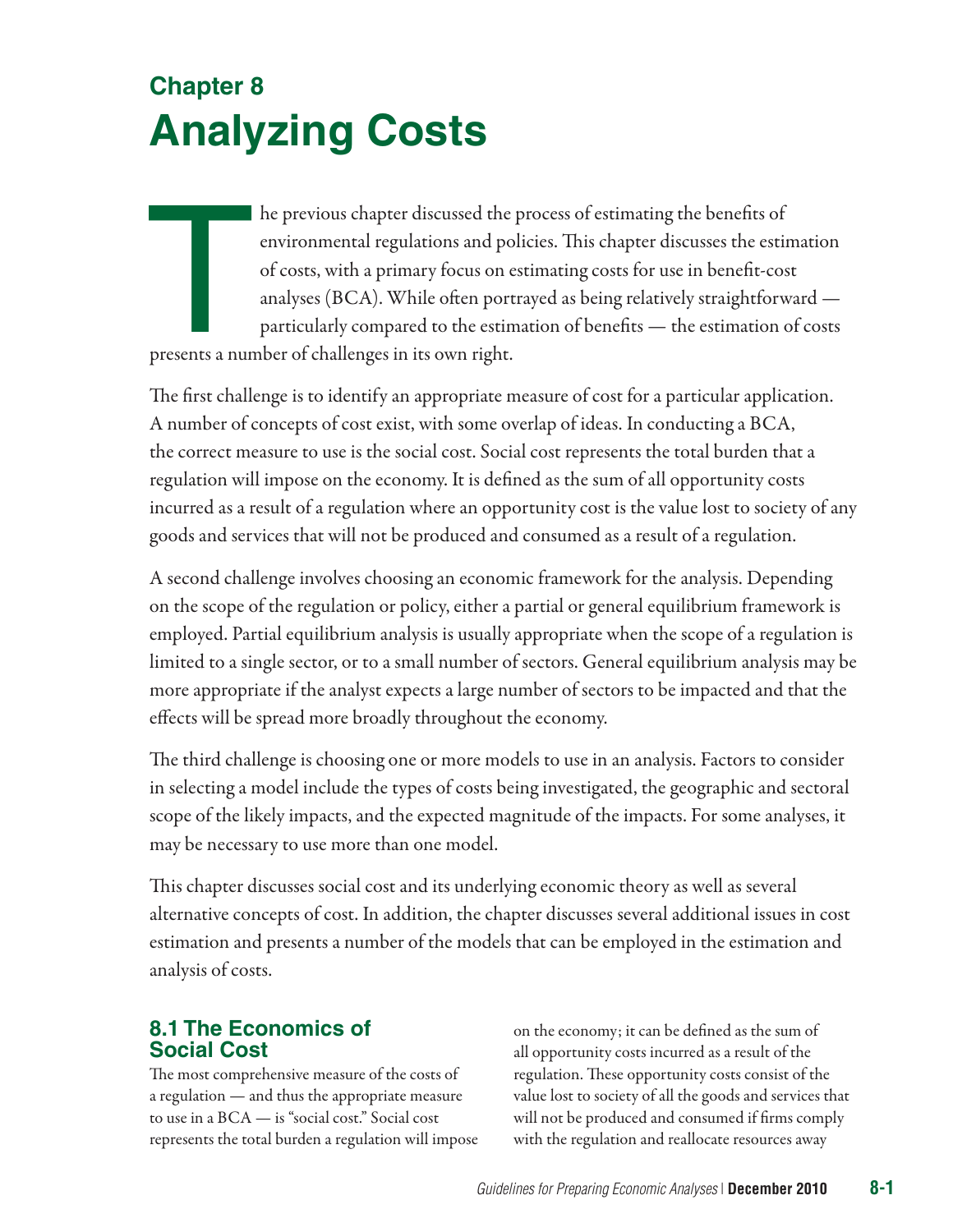from production activities and towards pollution abatement. To be complete, an estimate of social cost should include both the opportunity costs of current consumption that will be foregone as a result of the regulation, and the losses that may result if the regulation reduces capital investment and thus future consumption.<sup>1</sup>

The purpose of estimating social cost is to have a reference point for comparing the costs of a regulation with the estimated benefits. Social cost is not a particularly meaningful concept unless it is used as part of a net social welfare calculation, or perhaps compared to other (less comprehensive) cost measures.2 Conceptually, it should be noted that the social cost of a regulation is generally not the same as a change in gross domestic product (GDP), or another broad measure of economic activity, that may result from its imposition. Expenditures on inputs into pollution abatement, such as equipment, materials, and labor, are counted as part of social cost. All or part of their consumption will at the same time be included positively in the calculation of GDP. Thus, if a regulation has the effect of lowering GDP, this decline will in general be less than the social cost of the regulation.

Two broad analytical paradigms are used in the analysis of social cost: partial equilibrium and general equilibrium. A partial equilibrium approach is appropriate when it is assumed that the effects of a regulation will primarily be confined to a single or small number of closely related markets. If this is not the case, and the regulation is expected to cause significant impacts across the economy, it is more appropriate to use general equilibrium analysis to estimate social

cost. The use of these two analytical paradigms is explored in the following sections.

## **8.1.1 Partial Equilibrium Analysis**

When the analyst expects that the effects of a regulation will be confined primarily to a single market or a small number of markets, partial equilibrium analysis is the preferred approach for estimation of social cost. The use of partial equilibrium analysis assumes that the effects of the regulation on all other markets will be minimal and can either be ignored or estimated without employing a model of the entire economy. This section presents some simple diagrams to show how social cost can be defined in a partial equilibrium framework.

Figure 8.1 shows a competitive market before the imposition of an environmental regulation. The intersection of the supply  $(S_o)$  and demand  $(D)$ curves determines the equilibrium price  $(P_o)$  and quantity  $(Q_{\scriptscriptstyle \theta})$ . The shaded area below the demand curve and above the equilibrium price line is the consumer surplus. The area above the supply curve and below the price line is producer surplus. The sum of these two areas defines the total welfare generated in this market: the net benefits to society from producing and consuming the good or service represented in this market.<sup>3</sup>

In this market, the imposition of a new environmental regulation raises firms' production costs. Each unit of output is now more costly to produce because of expenditures incurred to comply with the regulation. As a result, firms will respond by reducing their level of output. For the industry, this will appear as an upward shift in the supply curve. This is shown in Figure 8.2 as a movement from  $S$ <sub>0</sub> to  $S$ <sub>1</sub>. The effect on the market of the shift in the supply curve is to increase the equilibrium price to  $P_{I}$  and to decrease the equilibrium output to  $Q_i$ , holding all else constant.

<sup>1</sup> This section discusses the prospective estimation of social cost for regulations that have not yet been implemented. However, the same principles apply to estimating costs retrospectively for regulations already in place. Likewise, while the text refers to the social cost of "a regulation" the same principles apply to the estimation of the social cost for each alternative in a set of regulatory alternatives. For a more rigorous and detailed treatment of the material in this section, see Pizer and Kopp (2005).

<sup>2</sup> For example, comparing the social cost of different regulations may provide some sense of the relative burden they impose on the economy, but this exercise alone would not indicate which, if any, of the regulations may be worthwhile from a public policy standpoint. However, the accurate measurement of social cost would be an essential component in attempting to make such a determination.

<sup>3</sup> It should be noted that total welfare as depicted ignores the negative pollution externality arising in this market, which the environmental regulation is designed to correct. Appendix A presents a graphical description of how to account for this externality. Reduction of this negative externality would be quantified in the benefits portion of an analysis. The supply curve in Figure 8.1 corresponds to the marginal private cost (MPC) curve described in Figure A.5 of Appendix A.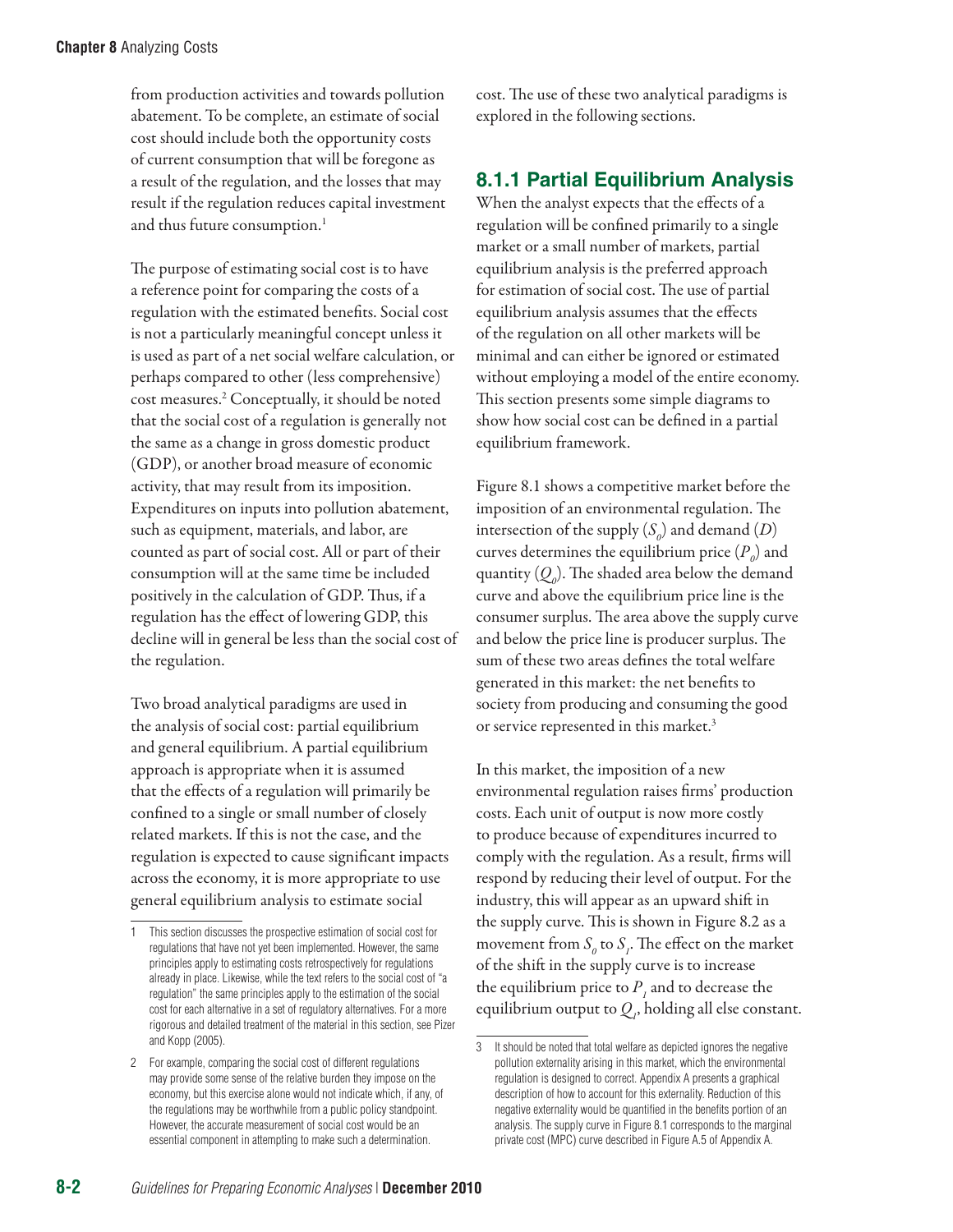#### **Figure 8.1 - Competitive Market Before Regulation**







As seen by comparing Figures 8.1 and 8.2, the overall effect on welfare is a decline in both producer and consumer surplus.4

Compliance costs in this market are equal to the area between the old and new supply curves, bounded by the new equilibrium output,  $Q_i$ <sup>5</sup> Noting this, a number of useful insights about the total costs of the regulation can be derived from Figures 8.1 and 8.2. First, when consumers are price sensitive — as reflected in the downward

sloping demand curve — a higher price causes them to reduce consumption of the good. If costs are estimated ex ante and this price sensitive behavior is not taken into account (i.e., the estimate is based on the original level of output  $(Q_{\rho})$  compliance costs will be overstated. Extending the vertical dotted line in Figure 8.2 from the original equilibrium to the new supply curve  $(S_{j})$ illustrates this point.<sup>6</sup>

A second insight derived from Figures 8.1 and 8.2 is that compliance costs are usually only part of the total costs of a regulation. The "deadweight loss" (DWL) shown in Figure 8.2 is an additional, real cost arising from the regulation. It reflects the foregone net benefit due to the reduction in output.7 Moreover, unlike many one-time compliance costs, DWL will be a component of social cost in future periods.

Under the assumption that impacts outside this market are not significant, then the social cost of the regulation is equal to the sum of the compliance costs and the deadweight loss (shown in Figure 8.2). This is exactly equal to the reduction in producer and consumer surplus from the pre-regulation equilibrium (shown in Figure 8.1). This estimate of social cost would be the appropriate measure to use in a BCA of the regulation. As noted above, if some of the compliance costs are spent on other goods and services or on hiring additional labor, any fall in GDP attributable to the imposition of the regulation will be less than the social cost.

The preceding discussion describes the use of partial equilibrium analysis when the regulated

<sup>4</sup> The figure depicts an equal distribution of welfare between consumers and producers, in both the old and new equilibria. Depending on the elasticities of supply and demand, this may not be the case. The elasticities will determine the magnitude of the price and quantity changes induced by the cost increase, as well as the distribution of costs.

<sup>5</sup> Here distinctions between the fixed and variable costs of abatement are abstracted and it is assumed that all of the costs are represented in the movement of the supply curve. See Tietenberg (2002).

<sup>6</sup> In the extreme, if the regulation raised production costs so much that firms decided to halt production altogether, or if an outright ban on the product was issued, a strict compliance cost analysis would yield zero cost as no direct expenditures on abatement would be made. Clearly this would constitute an underestimate of the loss in consumer welfare.

<sup>7</sup> Typically, in a market already distorted with pollution externalities, the DWL triangle shown in Figure 8.2 will serve to offset (at least in part) the existing DWL in the market that results when the real costs of production (including the pollution damages) are not considered in the production decision. Of course, if the regulatory action is too stringent and "over controls" the pollution problem, the optimal outcome will not be achieved and additional DWL will be created. Figure 8.2 is silent on where the optimal solution is achieved. See Appendix A for more detail.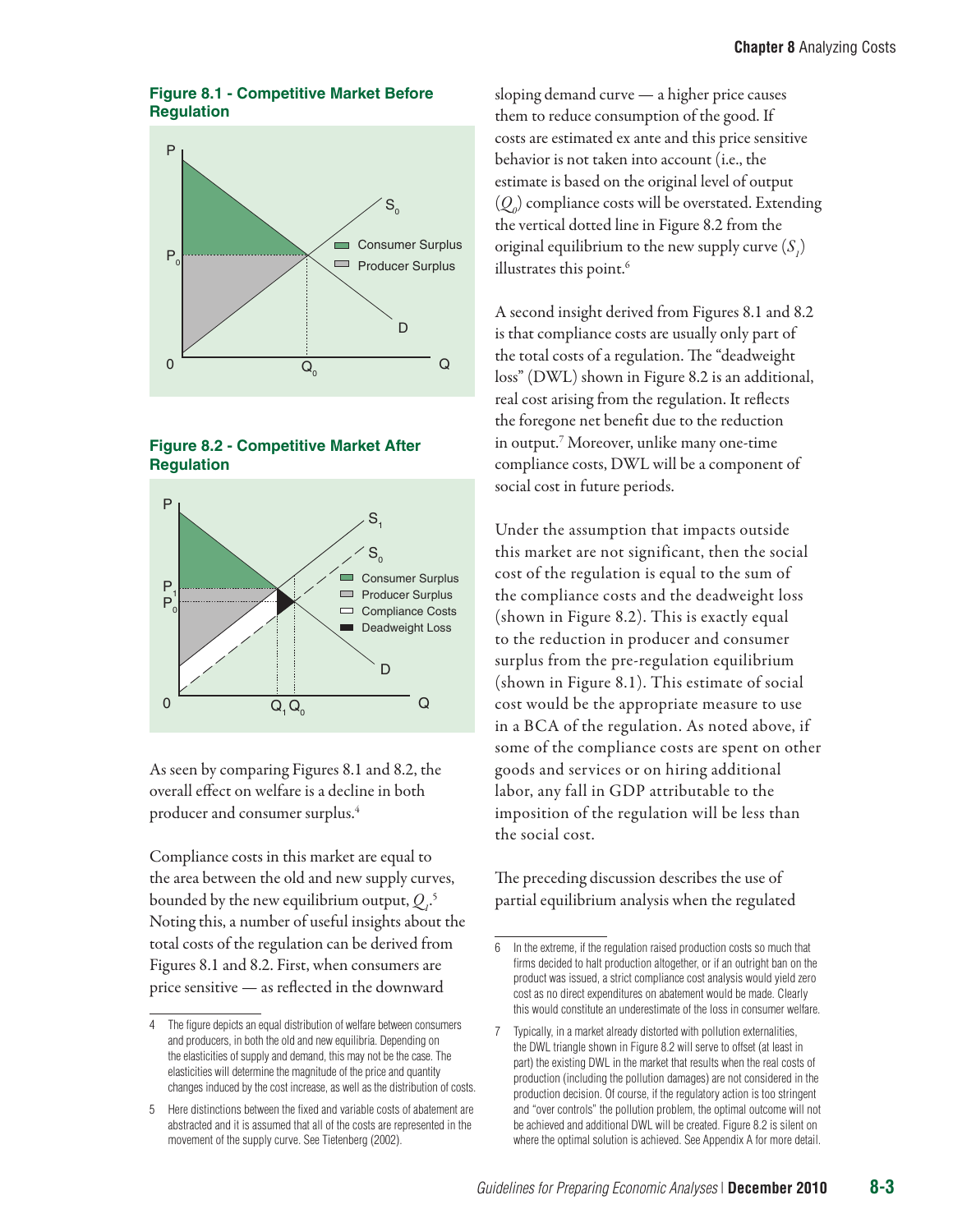market is perfectly competitive. In many cases, however, some form of imperfect competition, such as monopolistic competition, oligopoly, or monopoly, may better characterize the regulated market. Firms in imperfectly competitive markets will adjust differently to the imposition of a new regulation and this can alter the estimate of social cost.8 If the regulated market is imperfectly competitive, the market structure can and should be reflected in the analysis.

In certain situations, when the effects of a regulation are expected to impact a limited number of markets beyond the regulated sector, it still may be possible to use a partial equilibrium framework to estimate social cost. Multimarket analysis extends a single-market, partial equilibrium analysis of the directly regulated sector to include closely related markets. These may include the upstream suppliers of major inputs to the regulated sector, downstream producers who use the regulated sector's output as an input, and producers of substitute or complimentary products. Vertically or horizontally related markets will be affected by changes in the equilibrium price and quantity in the regulated sector. As a consequence, they will experience equilibrium adjustments of their own that can be analyzed in a similar fashion.<sup>9</sup>

# **8.1.2 General Equilibrium Analysis**

In some cases, the imposition of an environmental regulation will have significant effects in markets beyond those that are directly subject to the regulation. As the number of affected markets grows, it becomes less and

less likely that partial equilibrium analysis can provide an accurate estimate of social cost. Similarly, it may not be possible to accurately model a large change in a single regulated market using partial equilibrium analysis. In such cases, a general equilibrium framework, which captures linkages between markets across the entire economy, may be a more appropriate choice for the analysis.

For example, the imposition of an environmental regulation on emissions from the electric utility sector may cause the price of electricity to rise. As electricity is an important intermediate input in the production of most goods, the prices of these products will most likely also rise. Households will be affected as both consumers of these goods and as consumers of electricity. The increase in prices may cause them to alter their relative consumption of a variety of goods and services. The increase in the price of electricity may also cause feedback effects that result in a reduction in the total consumption of electricity.

General equilibrium analysis is built around the assumption that for some discrete period of time, an economy can be characterized by a set of equilibrium conditions in which supply equals demand in all markets. When the imposition of a regulation alters conditions in one market, a general equilibrium model will determine a new set of prices for all markets that will return the economy to equilibrium. These prices in turn determine the outputs and consumption of goods and services in the new equilibrium. In addition, the model will determine a new set of prices and demands for the factors of production (labor, capital, and land), the returns to which compose the income of businesses and households. Changes in aggregate economic activity, such as GDP, household consumption, and other variables, also can be calculated in the model.

The previous section shows how the social cost of a regulation can be estimated in a single market using partial equilibrium analysis. The example demonstrates how a regulation causes

<sup>8</sup> The opportunity costs of lost production from the regulation will be less for a monopoly than a perfectly competitive industry, even if they face the same market demand curve. This result may seem counterintuitive, but the monopolist operates on a more elastic, or price sensitive, portion of the demand curve. As a result, it will have lower profits if it tries to increase price (and lower output) by as much as the competitive industry.

<sup>9</sup> In theory, impacts in undistorted related markets are "pecuniary" and do not need to be included if the social costs have been correctly measured in the primary market, but pecuniary effects are important in inefficient related markets and should be considered (Boardman et al. 2006). Just et al. (2005) provide a detailed treatment of multi-market analysis. Kokoski and Smith (1987) demonstrate, however, that one must use caution when using these methods.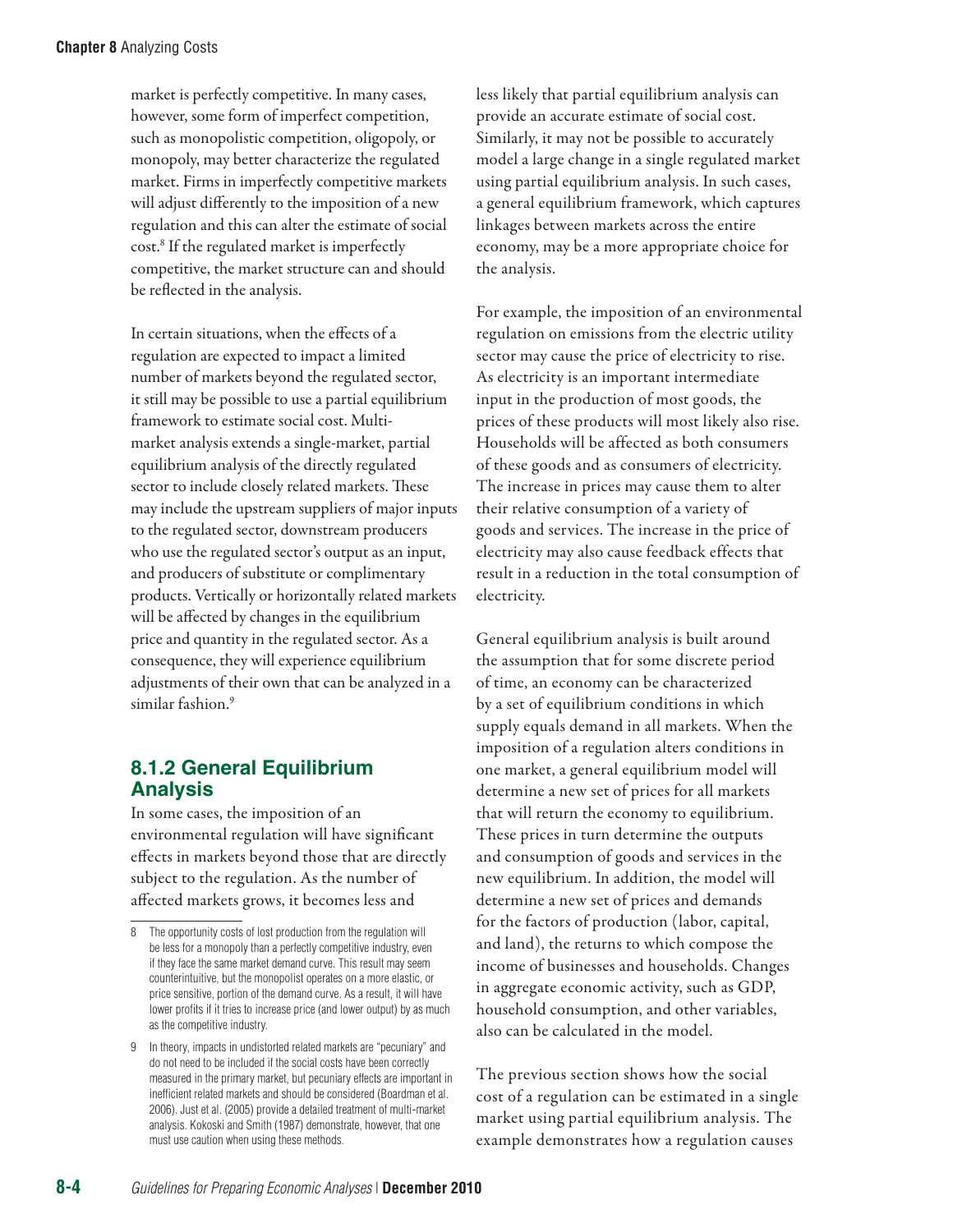a DWL in that market, reflecting a decline in economic welfare as measured by consumer and producer surplus. In reality, DWL already exists in many, if not most, markets as a result of taxes, regulations, and other distortions. When the imposition of a regulation causes a new distortion in one market, it may interact with pre-existing distortions in other markets and this may cause additional impacts on welfare.

An important example of how a regulation can interact with pre-existing distortions can be found in the labor market, depicted in Figure 8.3. Here, a pre-existing tax on wages causes the net, aftertax wage (*Wn <sup>0</sup>*) to be lower than the gross, pre-tax wage  $(W^g)$  by the amount of the tax. With this tax distortion, the quantity of labor supplied is  $L_{\rm 0}$  and there is a DWL. When a new regulation is imposed in another market, raising production costs, one of the indirect effects may be an increase in the price level as those costs are passed through the economy. This increase in the price level will reduce the real wage and, given an upward sloping labor supply curve, the amount of labor supplied.<sup>10</sup> This is shown in Figure 8.3 as a decrease in the net wage to  $W_{\mathit{I}}^n$  and a decrease in the amount of labor supplied to  $L_1$ .

The interaction between new and pre-existing distortions is especially pronounced in the labor market because pre-existing distortions there are large. As shown in Figure 8.3, even a small reduction in the amount of labor supplied will result in a large increase in DWL.<sup>11</sup> Similar interactions are likely to occur in other markets with pre-existing distortions. In cases where they are likely to have a significant impact, analysts

#### **Figure 8.3 - Labor Market with Pre-Existing Distortions**



should incorporate these distortions into models used to estimate social cost.<sup>12</sup>

In a general equilibrium analysis, the social cost of a regulation is estimated using a computable general equilibrium (CGE) model. CGE models simulate the workings of a market economy and can include representations of the distortions caused by taxes and regulations. As described above, they are used to calculate a set of price and quantity variables that will return the simulated economy to equilibrium after the imposition of a regulation. The social cost of the regulation can then be estimated by comparing the value of variables in the pre-regulation, "baseline" equilibrium with those in the post-regulation, simulated equilibrium.<sup>13</sup>

<sup>10</sup> In general equilibrium analysis, all prices and wages are real, i.e., they are measured relative to a *numéraire*, a specific single price or weighted average of prices, such as the GDP deflator. Here, the consumer price level rises relative to the *numéraire*. The result is a fall in the real wage — the nominal wage divided by the consumer price level.

<sup>11</sup> The labor tax distortion affects individual labor supply decisions at the margin. Thus, a full-time worker may not change (or be able to change) her hours worked in response to a fall in the real wage. However, part-time workers, workers in households with more than one full-time worker, or potential retirees, may be more likely to adjust the number of hours they work or whether they work at all. A discussion of the theoretical and empirical basis for this depiction of the labor market can be found in Parry (2003).

<sup>12</sup> Economists have long recognized these interaction effects (Ballard and Fullerton 1992). A more recent body of work has focused on them in the context of environmental regulation. In this literature, these interactions are known as the "tax-interaction effect." If an environmental regulation raises revenue through a tax on pollution or other revenue raising provision, and the revenue is used to reduce preexisting distortions such as taxes on wages, the tax-interaction effect may be offset. This is known as the "revenue recycling effect." The offset may be partial, complete, or in some cases, the overall efficiency of the tax system may actually be improved. The net result is an empirical matter, depending on the nature of the full set of interactions across the economy and how the revenue is raised. Some of the early papers in this literature include Bovenberg and de Moojii (1994), Parry (1995), and Bovenberg and Goulder (1996). Goulder (2000) provides an accessible summary of the early literature. More recent papers include Parry and Bento (2000); Murray, Keeler, and Thurman (2005); and Bento and Jacobsen (2007).

<sup>13</sup> CGE models are discussed in more detail in the modeling section of this chapter. Applications of CGE models to the estimation of the social cost of environmental regulation include Hazilla and Kopp (1990) and Jorgenson and Wilcoxen (1990). A version of the Jorgenson and Wilcoxen model was used as part of EPA's retrospective study of the benefits and costs of the Clean Air Act for the period 1970 to 1990 (U.S. EPA 1997a).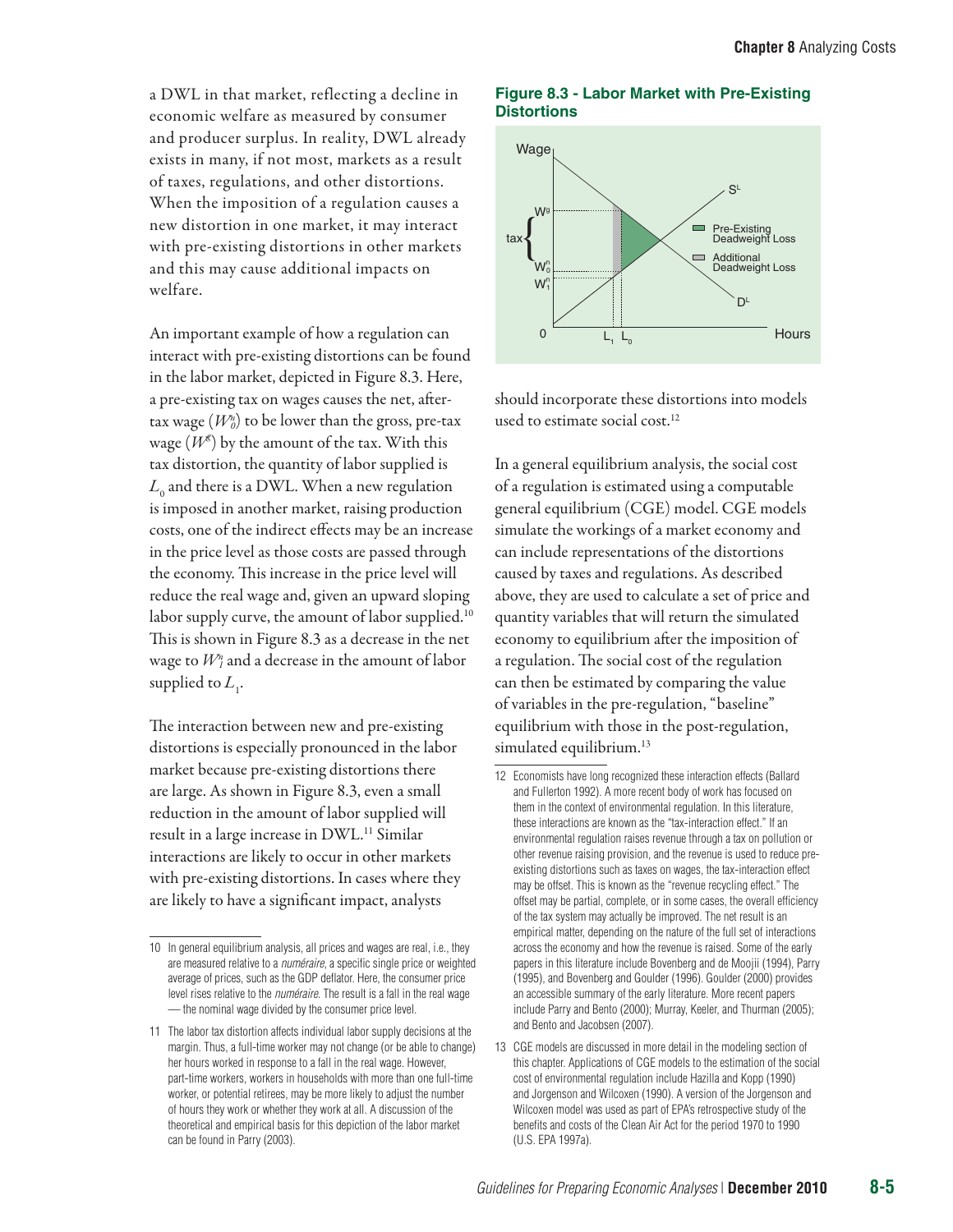Even in a general equilibrium analysis, analysts must take care in selecting an appropriate measure of social cost. Calculating social cost by adding together estimates of the costs in individual sectors can lead to double counting. For example, counting both the increased costs of production to firms resulting from a regulation and the attendant increases in prices paid by consumers for affected goods would mean counting the same costs twice, leading to an overestimate of social cost. Instead, focusing on measures of changes in final demand, so that intermediate goods are not counted, can avoid the double-counting problem.<sup>14</sup>

While it is theoretically possible to estimate social cost by adding up the net change in consumer and producer surplus in all affected markets, the measures most commonly used in practice are consumer's equivalent variation (EV) and compensating variation (CV). Both are monetary measures of the change in utility brought about by changes in prices and incomes resulting from the imposition of a regulation. As households are the ultimate beneficiaries of government and investment expenditures, the EV and CV measures focus on changes in consumer welfare, rather than on changes in total final demand.

# **8.1.3 Dynamics**

In most cases, a regulation will continue to have economic impacts for a number of years after its initial implementation. If these intertemporal impacts are likely to be significant, they should be included in the estimation of social cost. For example, if a regulation requires firms in the electric utility sector to invest in pollution control equipment, they may not invest as much in electric generation capacity as they would have in the absence of the regulation. This may result in slower growth in electricity output and reduce the overall growth rate of the economy. In some cases, the effect of a regulation on long-term growth may be much more significant than the effect on the regulated sector alone.

14 Final demand consists of household purchases, investment, government spending, and net exports (exports minus imports). When conducting a BCA in which the analyst expects intertemporal effects of a regulation to be confined to the regulated sector, it may be appropriate to simply apply partial equilibrium analysis to multiple periods. Relevant conditions, like expected changes in market demand and supply over time, should be taken into account in the analysis. The costs in individual years can then be discounted back to the initial year for consistency.

If the intertemporal effects of a regulation on non-regulated sectors are expected to be significant, analysts can estimate social cost using a dynamic CGE model. Dynamic CGE models can capture the effects of a regulation on affected sectors throughout the economy. They can also address the long-term impacts of changes in labor supply, savings, factor accumulation, and factor productivity on the process of economic growth.15 In a dynamic CGE model social cost is estimated by comparing values in the simulated baseline (i.e., in the simulated trajectory of the economy without the regulation) with values from a simulation with the regulation in place.

## **8.1.4 Social Cost and Employment Effects**

At times of recession, questions arise about whether jobs lost as a result of a regulation should be counted as an additional cost of the regulation. However, counting the number of jobs lost (or gained) as a result of a regulation generally has no meaning in the context of BCA as these are typically categorized as transitional job losses.<sup>16</sup> BCA requires monetized values of both the social benefits and costs associated with the regulation. The social cost of a regulation already includes the value

<sup>15</sup> In addition to affecting the growth of the capital stock, an environmental regulation may also negatively affect the supply of labor through the interaction effects discussed above, thus increasing social cost. However, there may also be a positive effect on labor supply if improved environmental quality confers health benefits that make the work force more productive.

<sup>16</sup> In very rare cases in which a regulation contributes additional job losses to a sector exhibiting structural unemployment, analysts should consider including job losses as a separate cost category. See Appendix C for more detail.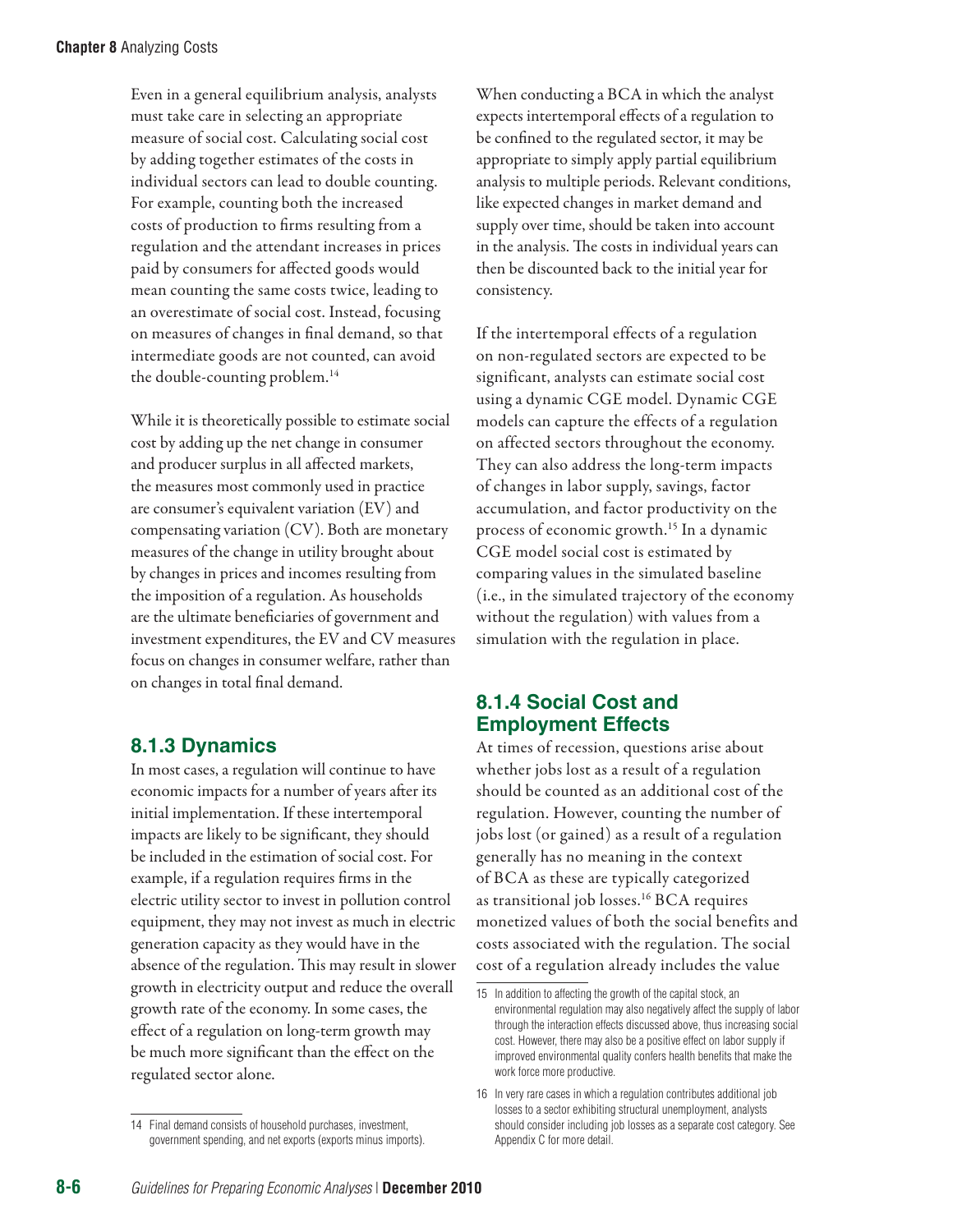of lost output associated with the reallocation of resources (including labor) away from production of output and towards pollution abatement. This does not mean, of course, that specific individual workers are not harmed by a policy if they lose their jobs. EPA estimates the magnitude of such losses as part of an Economic Impact Analysis (EIA). See Chapter 9 for more details on this topic.

# **8.2 A Typology of Costs**

The previous section defined social cost as the sum of the opportunity costs incurred as the result of the imposition of a regulation, and introduced the basic economic theory used in its estimation. Conceptually, social cost is the most comprehensive measure of cost, and is thus the appropriate measure to use in BCA. In addition to social cost, a number of other concepts of cost exist and are often used to describe the effects of a regulation. This section discusses these alternative concepts and introduces a number of additional terms. This section also provides a discussion of measures that define temporary costs or define how costs are distributed across different entities.

## **8.2.1 Alternative Concepts of Cost**

Three alternative concepts of cost, each of which is composed of two components, are: explicit and implicit costs, direct and indirect costs, and private sector and public sector costs. Like social cost, all of these concepts are comprehensive in nature. An important distinction is that while social cost is a measure derived from economic theory, these three alternative concepts are in general only descriptive.<sup>17</sup>

Consideration of these alternative concepts can provide insights into the full range of the costs of a regulation. They may also be useful in determining the appropriate framework and modeling methodology for an analysis. Several executive and legislative mandates require that a number of

different types of costs be included in a regulatory impact analysis (RIA).18

## **8.2.1.1 Explicit and Implicit Costs**

The total costs of a regulation can include both explicit and implicit costs. 19 Explicit costs are those costs for which an explicit monetary payment is made, or for which it is straightforward to infer a value. For firms, the explicit costs of environmental regulation normally include the costs of purchase and operation of pollution control equipment. This includes payments for inputs (such as electricity) and wages for time spent on pollution control activities. For households, explicit costs may include the costs of periodic inspections of pollution control equipment on vehicles. For government regulatory agencies, wages paid to employees for developing a regulation and then for administration, monitoring, and enforcement are included in explicit costs. Implicit costs are costs for which monetary values do not readily exist and are thus likely more difficult to quantify. Implicit costs may include the value of current output lost because inputs are shifted to pollution control activities from other uses, as well as lost future output due to shifts in the composition of capital investment. Implicit costs may also include the lost value of product variety as a result of bans on certain goods, time costs of searching for substitutes, and reduced flexibility of response to changes in market conditions.

## **8.2.1.2 Direct and Indirect Costs**

Direct costs are those costs that fall directly on regulated entities as the result of the imposition of a regulation. These entities may include firms, households, and government agencies. Indirect costs are the costs incurred in related markets or experienced by consumers or government agencies

<sup>17</sup> In certain cases, a single component, such as direct cost, may provide a reasonable estimate of social cost.

<sup>18</sup> EO 12866 specifies that an assessment of the costs of a regulation should include "any adverse effects on the efficient functioning of the economy and private sector (including productivity, employment, and competitiveness)" in addition to compliance costs. The UMRA of 1995 requires that cost estimates take into account both indirect and implicit costs on state and local governments.

<sup>19</sup> The term "total cost" is used here when discussing alternative concepts of cost in order to reinforce the distinction between these concepts and social cost.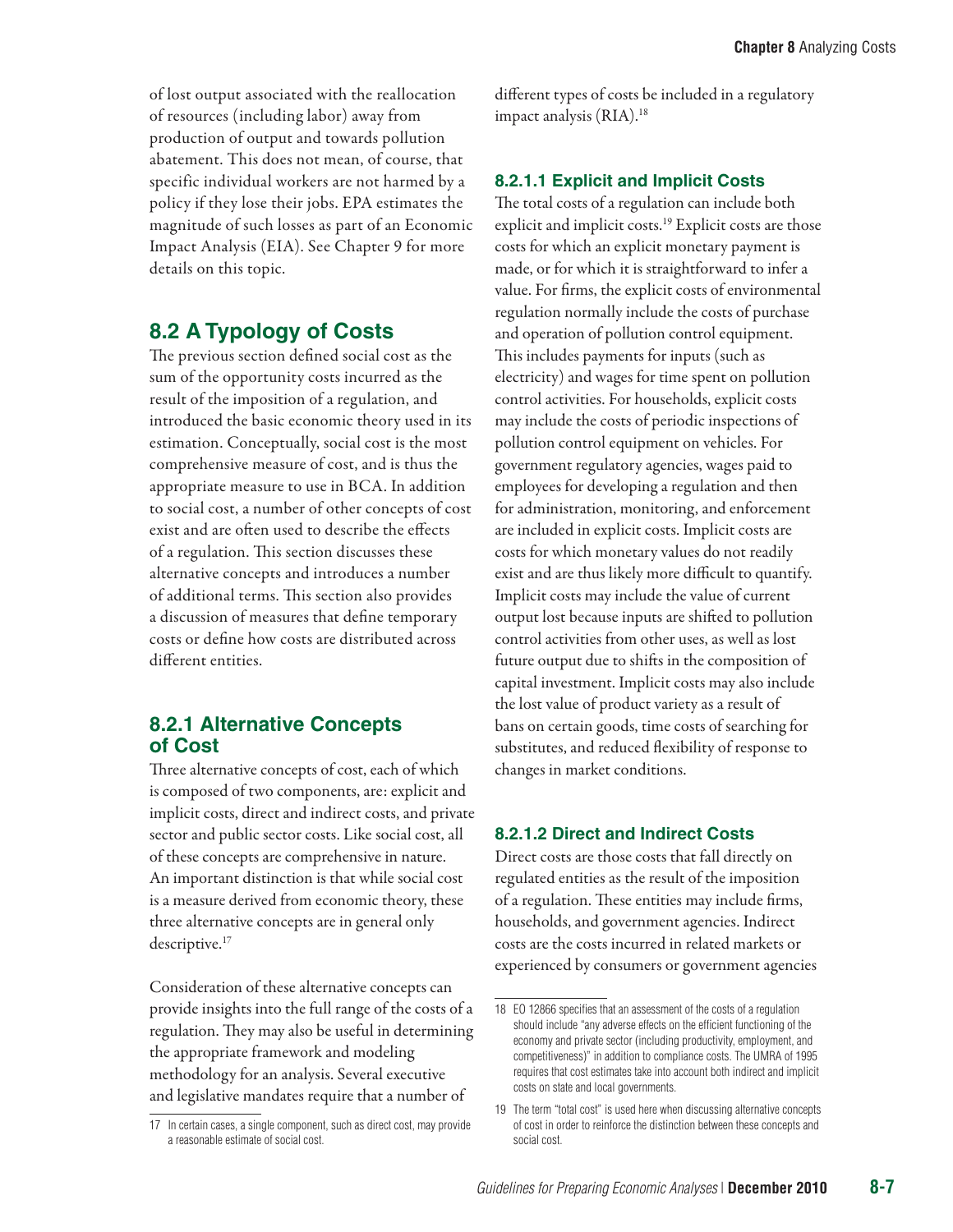not under the direct scope of the regulation. These indirect costs are usually transmitted through changes in the prices of the goods or services produced in the regulated sector. Changes in these prices then ripple through the rest of the economy, causing prices in other sectors to rise or fall and ultimately affecting the incomes of consumers. Government entities can also incur indirect costs. For example, if the tax base changes due to the exit of firms from an industry, revenues from taxes or fees may decline. In some cases, the indirect costs of a regulation may be considerably greater than the direct costs.

## **8.2.1.3 Private Sector and Public Sector Costs**

The total costs of a regulation can also be divided between private sector and public sector costs. Private sector costs include all of the costs of a regulation borne by households and firms. Public sector costs consist of the costs borne by various government entities.

## **8.2.2 Additional Cost Terminology**

In addition to the conceptual categories and their components discussed above, a variety of other terms are often used in describing the costs of environmental regulation. A number of these terms are defined here. It should be noted that there are numerous overlaps between these concepts, and analysts must take care to avoid double counting.20

#### **8.2.2.1 Incremental Costs**

Incremental costs are the additional costs associated with a new environmental regulation or policy. Incremental costs are determined by subtracting the total costs of environmental regulations and policies already in place from the total costs after a new regulation or policy has been imposed.

#### **8.2.2.2 Compliance Costs**

Compliance costs (also known as *abatement costs*) are the costs firms incur to reduce or prevent pollution to comply with a regulation. They are usually composed of two main components: capital costs and operating costs. Compliance costs can be further defined to include any or all of the following:

- Treatment/Capture The cost of any method, technique, or process designed to remove pollutants, after their generation in the production process, from air emissions, water discharges, or solid waste.
- Recycling The cost of postproduction on-site or off-site processing of waste for an alternative use.
- Disposal The cost involving the final placement, destruction, or disposition of waste after pollution treatment/capture and/ or recycling has occurred.
- Prevention The cost of any method, technique, or process that reduces the amount of pollution generated during the production process.

#### **8.2.2.3 Capital Costs**

Capital costs include expenditures on installation or retrofit of structures or equipment with the primary purpose of treating, capturing, recycling, disposing, and/or preventing pollutants. These expenditures are sometimes referred to as "one-time costs" and include expenditures for equipment installation and startup. Once equipment is installed, capital costs generally do not change with the level of abatement and are thus functionally equivalent to "fixed costs." In BCA, capital costs are usually "annualized" over the period of the useful life of the equipment.

#### **8.2.2.4 Operating and Maintenance Costs**

Operating and maintenance costs are annual expenditures on salaries and wages, energy inputs, materials and supplies, purchased services, and maintenance of equipment associated with

<sup>20</sup> References that provide definitions of cost terminology include U.S. CBO (1988), and Callan and Thomas (1999).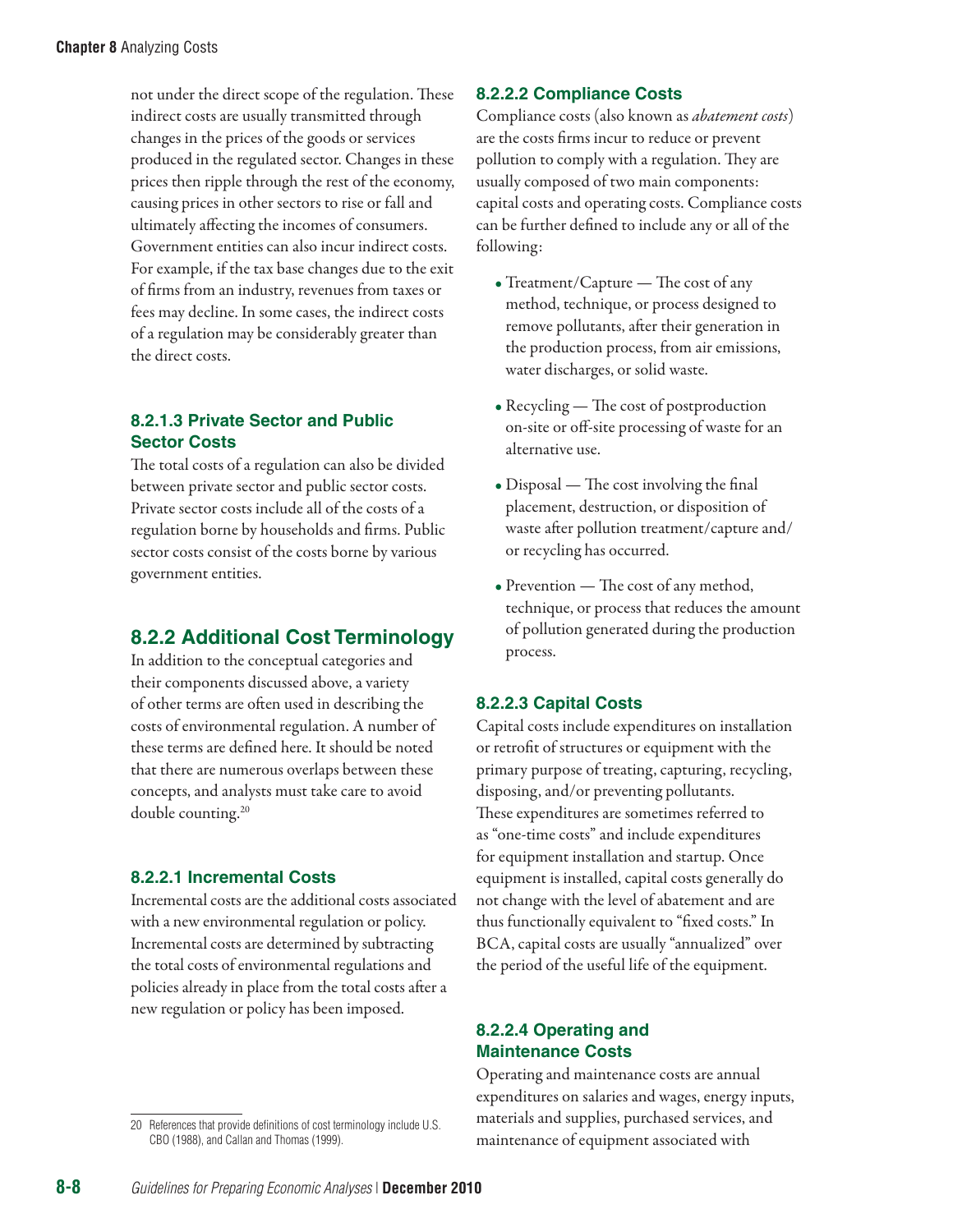pollution abatement. In general, they are directly related to the level of abatement. Operating costs are functionally equivalent to "variable costs."

#### **8.2.2.5 Industry Costs**

Industry costs are the costs of a regulation to an industry, including the effects of actual or expected market reactions. They often differ from compliance costs because compliance costs do not normally account for market reactions. Market reactions may include plant closures, reduced industry output, or the passing on of some costs directly to consumers.

#### **8.2.2.6 Transactions Costs**

Transactions costs are those costs that are incurred in making an economic exchange beyond the cost of production of a good or service. They may include the costs of searching out a buyer or seller, bargaining, and enforcing contracts. Transactions costs may be important when setting up a new market, such as those markets designed to be used for market-based regulations.

#### **8.2.2.7 Government Regulatory Costs**

Government regulatory costs are those borne by various government entities in the course of researching, enacting, and enforcing a policy or regulation.<sup>21</sup>

## **8.2.3 Transitional and Distributional Costs**

In addition to the concepts and terms defined above, several other types of cost exist. Two qualitatively different types of cost from those above are transitional and distributional costs.

#### **8.2.3.1 Transitional Costs**

At some point in time after the imposition of a new environmental regulation, the economy can be expected to adjust to a new equilibrium. While many costs are likely to be permanent additions to the costs of production, others will be short term in nature, being incurred only during the adjustment to the new equilibrium. These are known as transitional costs. Transitional costs may include the costs of training workers in the use of new pollution control equipment. After workers receive their initial training, the time they spend on pollution control activities would be counted as operating costs.

#### **8.2.3.2 Distributional Costs**

Distributional costs are those costs that relate to how certain entities or societal groups are impacted by the imposition of a policy or regulation. While BCA is by definition concerned only with the net benefits, it is likely that most policies or regulations will result in winners and losers. In some cases, the models described later in this chapter can be used for distributional analysis as well as BCA. Distributional costs are covered in detail in Chapter 10.

## **8.3 Measurement Issues in Estimating Social Cost**

A number of issues may arise when estimating the expected social cost of a proposed regulation, or when measuring costs incurred as a result of an existing regulation. These issues can be divided into two broad categories: (1) those that arise when estimating costs over time; and (2) those associated with difficulties in developing numeric values for estimating social cost. This section discusses both these issues in turn. It concludes with a short analysis of how estimates of Title IV of the Clean Air Act's costs evolved over time, illustrating the importance of accurately accounting for these issues when estimating the costs of a regulation.

# **8.3.1 Evaluating Costs Over Time**

Most regulations cause permanent changes in production and consumption activities, leading to permanent (ongoing) social costs. As a result, regulations are often phased in gradually over time in an effort to limit any disruptions created

<sup>21</sup> Government entities may themselves be polluters and therefore subject to regulation. Compliance costs under this scenario would be captured as such.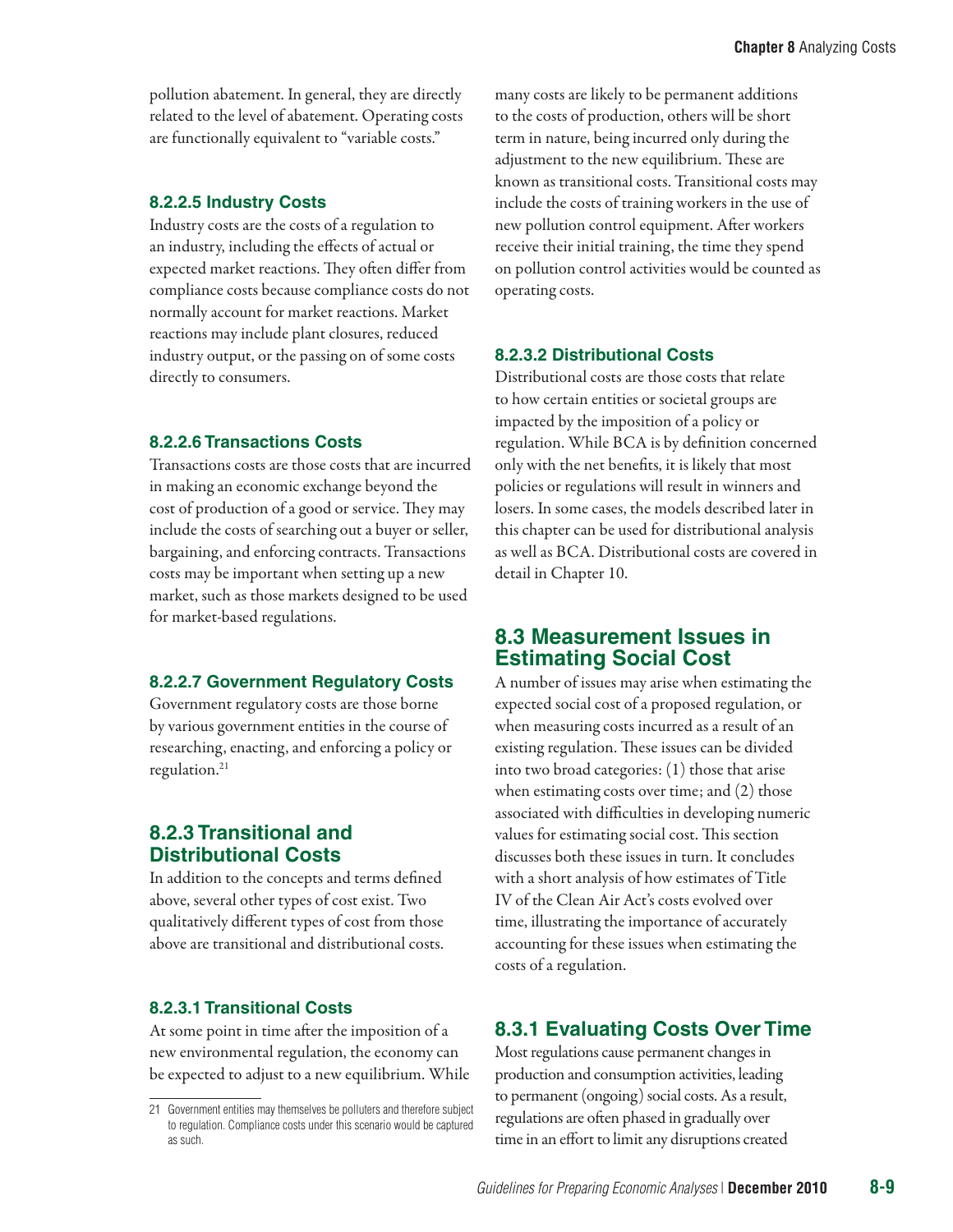by their imposition. When measuring costs over time, assumptions related to the time horizon of the analysis, the use of a static versus a dynamic framework, discounting, and technical change are extremely important. These assumptions are each discussed in more detail in the paragraphs that follow.

## **8.3.1.1 Time Horizon**

Irrespective of the method used for the estimation of social cost, the time horizon for calculating producer and consumer adjustments to a new regulation should be considered carefully. Ideally, the analyst estimates the value of all future costs of a regulation discounted to its present value. If the analyst is only able to estimate a regulation's costs for one or a few representative future years, she must take great care to ensure that the year(s) selected are truly representative, that no important transitional costs are effectively dismissed by assumption, and that no one-time costs are assumed to be on-going.

In the short term, at least some factors of production are fixed. If costs are evaluated over a short period of time, then contractual or technological constraints prevent firms from responding quickly to increased compliance costs by adjusting their input mix or output decisions. In the long term, by contrast, all factors of production are variable. Firms can adjust any of their factors of production in response to changes in costs due to a new regulation. A longer time horizon affords greater opportunities for affected entities to change their production processes (for instance, to innovate). It is important to select a time horizon that captures any flexibility the regulation provides firms in the way they choose to comply.

## **8.3.1.2 Choosing Between a Static and Dynamic Framework**

In many cases, costs are evaluated in a static framework. That is, costs are estimated at a given point in time or for a selection of distinct points in time. Such estimates provide snapshots of costs faced by firms, government, and households but do not allow for behavioral changes from one time period to affect responses in another time period.

In addition to the capital-induced growth effects discussed in Section 8.2.3, the evaluation of costs in a dynamic framework may be important when a proposed regulation is expected to affect product quality, productivity, innovation, and changes in markets indirectly affected by the environmental policy.22 These may have impacts on net levels of measured consumer and producer surplus over time.

## **8.3.1.3 Discounting**

Social discounting procedures for economic analyses are reviewed in considerable detail in Chapter 6. Benefits and costs that occur over time must be properly and consistently discounted if any comparisons between them are to be legitimate.<sup>23</sup>

There is one application of discounting that is unique to cost analysis. When calculating firms' private costs (e.g., the internal cost of capital used for pollution abatement), the analyst should use a discount rate that reflects the industry's cost of capital, just as a firm would. The social cost of the regulation, on the other hand, would be calculated using the social discount rate, the same discount rate used for the benefits of the regulation.

## **8.3.1.4 Technical Change and Learning**

Estimating the costs of a given environmental regulation frequently entails estimating future technical change. Despite its importance as a determinant of economic welfare, the process of technical change is not well understood. Different approaches to environmental regulation present widely differing incentives for technological innovation. As a result, the same environmental end may be achieved at significantly different costs, depending on the pace and direction of technical change. Recent empirical work supports this hypothesis. Most notably, the realized costs of Title IV of the 1990 Clean Air Act Amendment's  $\mathrm{SO}_2$  Allowance Trading program are considerably lower than initial predictions, in part due to unanticipated technical change (see Text Box 8.1).

<sup>22</sup> See Section 8.1.3 for a discussion of dynamics.

<sup>23</sup> In a CEA, it is equally important to properly discount cost estimates of different regulatory approaches to facilitate valid comparisons.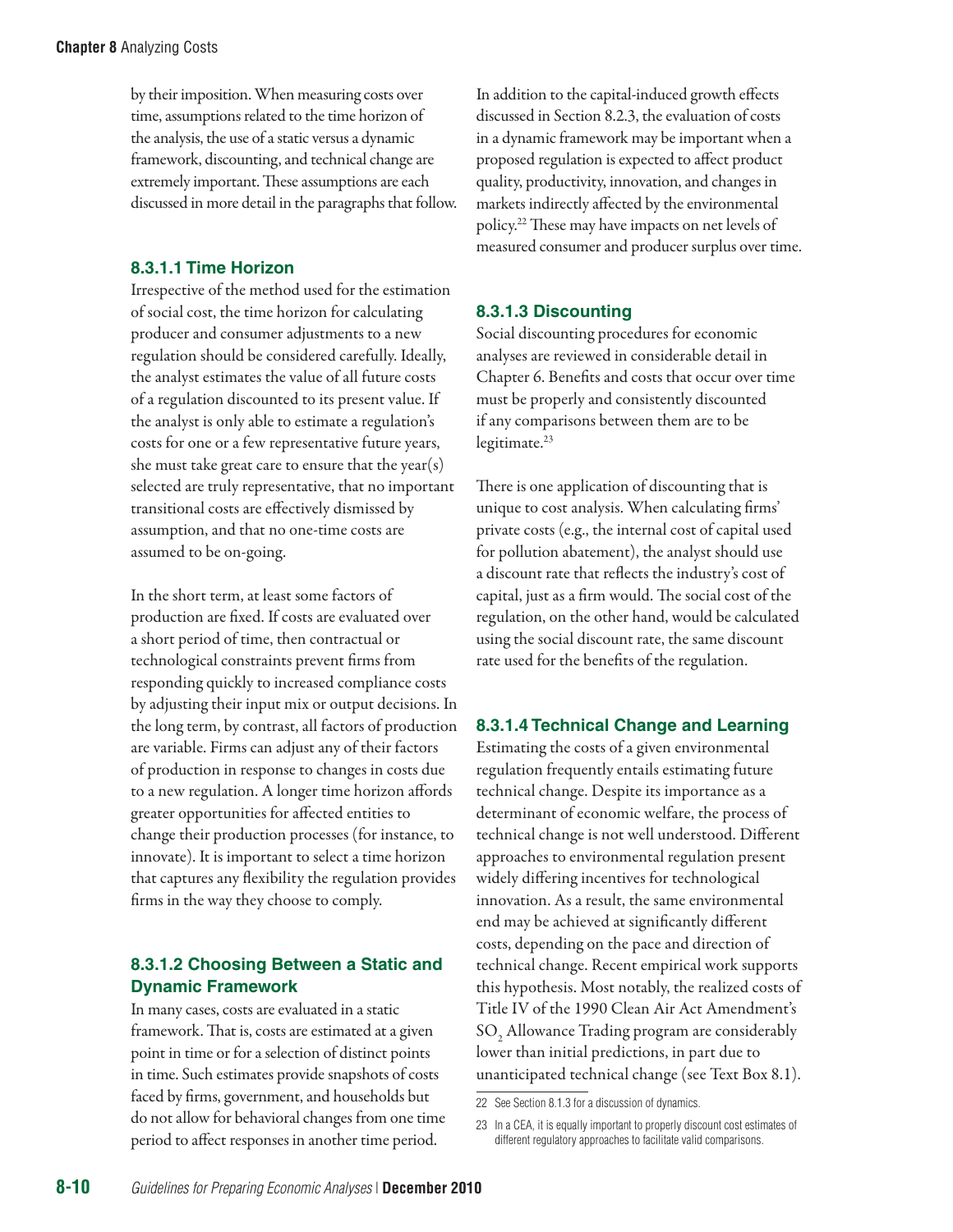## Text Box 8.1 - The Sulfur Dioxide Cap-and-Trade Program — A Case Study<sup>24</sup>

Under Title IV of the 1990 Clean Air Act Amendments (CAAA), coal fired power plants are required to hold one sulfur dioxide (SO<sub>2</sub>) allowance for each ton of SO<sub>2</sub> they emit during the year. Utilities are allowed to buy, sell and bank unused allowances to cover future SO<sub>2</sub> emissions (see Chapter 4 for additional detail). Title IV was subject to intensive ex ante and ex post analysis. The evolution of these analyses illustrates the importance of complete and thorough estimation of social costs and highlights the difference some of the issues discussed above (e.g., discounting or uncertainties) can make to actual cost estimates.

Estimates of Title IV's compliance costs have declined over time, particularly so once the program was launched and researchers were able to observe the behavior of electric utilities. Title IV proved less costly than originally estimated due to behavior responses, indirect effects, technological improvements, market structure, and prices that changed over time. Table 8.1 provides a comparison of some of the program's cost estimates over time. Rows that report ex ante estimates are shaded gray.

| <b>Study</b>                         | <b>Annual Costs</b><br>(Billions) | Marginal Costs per ton $SO2$ | Average costs per ton of $SO2$ |
|--------------------------------------|-----------------------------------|------------------------------|--------------------------------|
| Carlson et al. (2000)                | \$1.1                             | \$291                        | \$174                          |
| Ellerman et al. (2000)               | 1.4                               | 350                          | 137                            |
| Burtraw et al. (1998)                | 0.9                               | n/a                          | 239                            |
| Goulder et al. (1997)                | 1.09                              | n/a                          | n/a                            |
| White (1997)                         | n/a                               | 436                          | n/a                            |
| ICF (1995)                           | 2.3                               | 532                          | 252                            |
| White et al. (1995)                  | $1.4 - 2.9$                       | 543                          | 286-334                        |
| GAO (1994)                           | $2.2 - 3.3$                       | n/a                          | 230-374                        |
| Van Horn Consulting et<br>al. (1993) | $2.4 - 3.3$                       | 520                          | 314-405                        |
| ICF (1990)                           | $2.3 - 5.9$                       | 579-760                      | 348-499                        |

## Table 8.1 - Estimates of Compliance Costs for the SO<sub>2</sub> Program\*

\*Based on Table 2-1, Burtraw and Palmer (2004); n/a — not reported.

Most of the early estimates of Title IV's compliance costs were based on engineering models, which do not fully capture the concepts of consumer and producer surplus. In addition, many of these studies relied on the data and methodologies used to evaluate traditional command-and-control environmental policies, adjusted to estimate the efficiency gains of a permit trading system. Later studies that included more extensive examinations of both the regulatory impacts as well as outside economic pressures on the industry came up with significantly smaller compliance cost estimates for the regulation.

Several developments occurred around the time of Title IV that helped reduce the program's ex post cost estimates. For example, reductions in the price of low-sulfur coal, along with technological improvements that lowered the cost of fuel switching, allowed utilities in the East to reduce compliance costs by using low-sulfur coal from the Powder River Basin in Wyoming (Carlson et al. 2000, and Burtraw and Palmer 2004). Furthermore Popp (2003) concluded that Title IV-induced R&D led to technological innovations that improved the efficiency of scrubbers, thereby leading to lower operating costs.

The varying cost estimates also show the importance of accounting for changing implementation costs and uncertainty over time. The ability of facilities to "bank" SO<sub>2</sub> allowances allowed flexibility in implementation and thus reduced compliance costs. Cost estimates by Carlson et al. (2000) and Ellerman et al. (2000) factor in the discounted savings from banking. According to the latter study, costs savings are a relatively minor source of overall savings, but are important in developing a picture of the program's total effectiveness. This is because firms were able to "avoid the much larger losses associated with meeting fixed targets in an uncertain world" (Ellerman et al. 2000, p. 285).

<sup>24</sup> This example is taken from Burtraw and Palmer (2004).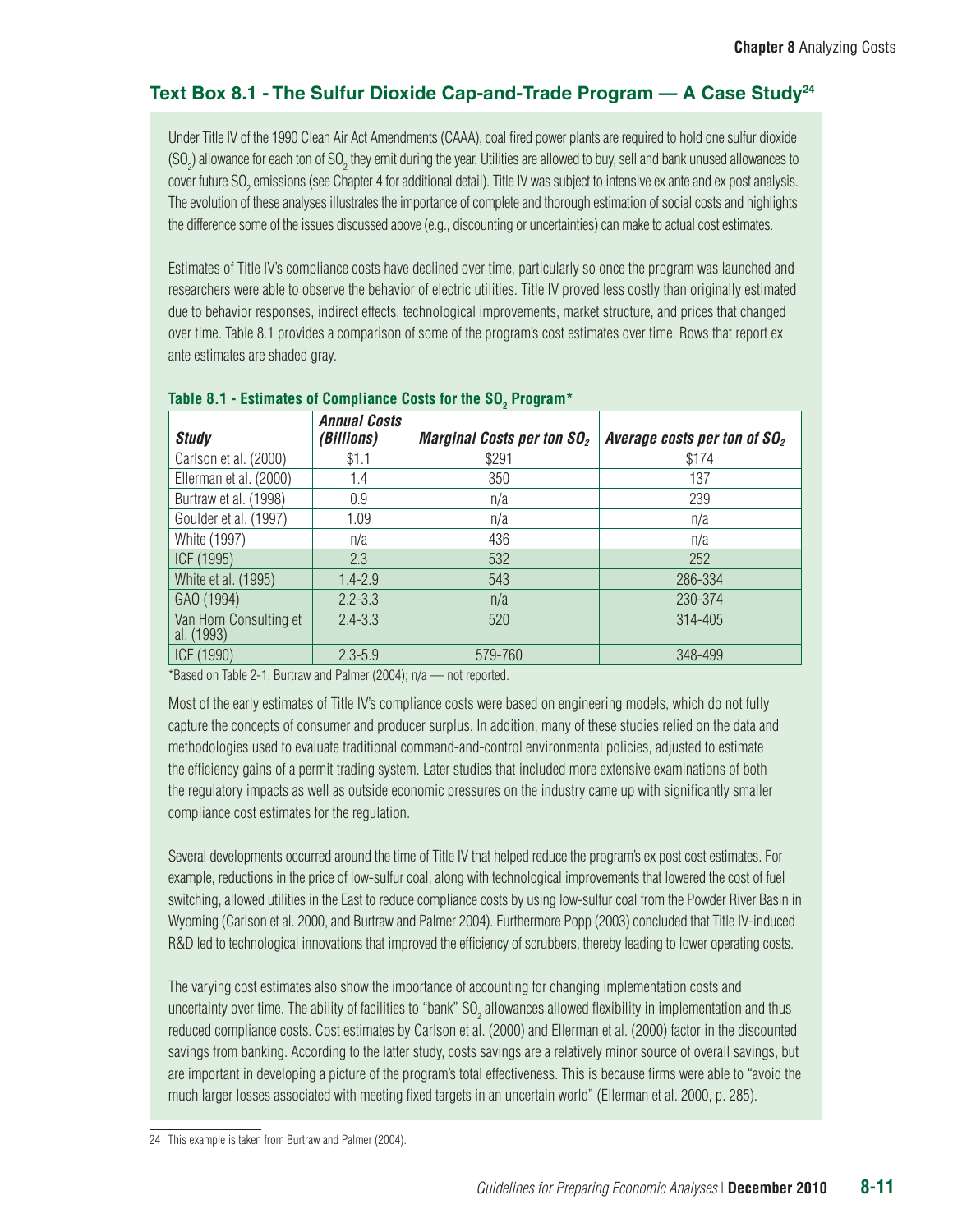Organizations are able to learn with experience, which permits them to produce a given good or service at lower cost as their cumulative experience increases. While there are many different explanations for this phenomenon (e.g., labor forces learn from mistakes and learn shortcuts; ad hoc processes become standardized) its existence has been borne out by experiences in many sectors. Indeed, OMB now requires cost analyses to consider possible learning effects among the costsaving innovations.<sup>25</sup> Recent EPA Advisory Council guidance recommends that default learning effects be applied even when sector- or process-specific empirical data are not available (U.S. EPA 2007b).

The decrease in unit cost as the number of units produced increases is referred to as an experience or learning curve. A useful description of the calculations used to identify a learning curve can be found in van der Zwaan and Rabl (2004). Learning rates for 26 energy technologies are described in McDonald and Schrattenholzer (2001). Dutton and Thomas (1984) summarize more than 100 studies, including some dealing with the energy and manufacturing sectors. Note that the empirical estimates in the literature represent a biased sample, since they only represent technology that has been successfully deployed (Sagar and van der Zwaan 2006).26

## **8.3.2 Other Issues in Estimating Social Cost**

Difficulties in measuring social cost generally fall into two categories: (1) difficulties in developing a numeric value for some social cost categories; and (2) for social cost categories where numeric values have been successfully developed, accounting for uncertainty in these values.

## **8.3.2.1 Difficulties in Developing Numeric Values**

Some consequences of environmental policies are difficult to represent in the definitive, quantitative terms of conventional social cost analysis. Irreversible environmental impacts, substantial changes in economic opportunities for certain segments of the population, social costs that span very long time horizons, socioeconomic effects on populations, and poorly-understood effects on large-scale ecosystems are difficult to capture in a quantitative BCA. Some alternative techniques for measuring and presenting these effects to policy makers are reviewed in Section 7.6.3. The relative significance of social cost categories that are not quantified — or are quantified but not valued should be described in the social cost analysis.

## **8.3.2.2 Uncertainty**

The values of various costs in the social cost analysis can be estimated, but cannot be known with certainty. In fact, some data and models will likely introduce substantial uncertainties into these estimates. Numerous assumptions are made regarding the baseline, predictions of responses to policy, and the number of affected markets. The conclusions drawn in the social cost analysis are sensitive to the degree of uncertainty regarding these assumptions. The uncertainty associated with the data and methods, the assumptions made, and how the uncertainty and assumptions affect the results are all-important components of the presentation of social cost, and should be carefully reported.

## **8.3.2.3 Estimating Costs Under Different Statutory Criteria**

Some statutes require EPA to choose a regulatory option that is demonstrably affordable. One way for a decision maker to ensure that a regulatory option is affordable is to estimate an upper bound of the compliance cost associated with the chosen option and then to show that it is affordable. However, this approach is inconsistent with the practice of producing the best central estimate of the cost of a regulation for the RIA and will cause the net benefits of the regulation to be biased

<sup>25</sup> OMB's *Circular A-4* asserts that a cost analysis should incorporate credible changes in technology over time, stating that "...retrospective studies may provide evidence that 'learning' will likely reduce the cost of regulation in future years" (OMB 2003). Other cost-saving innovations to consider include those resulting from a shift to regulatory performance standards and incentive-based policies.

<sup>26</sup> Note that cost decreases associated with technological change and learning may not always be free but may have additional costs associated with them such as training costs. See Section 8.2.3.1 for a discussion of transitional costs.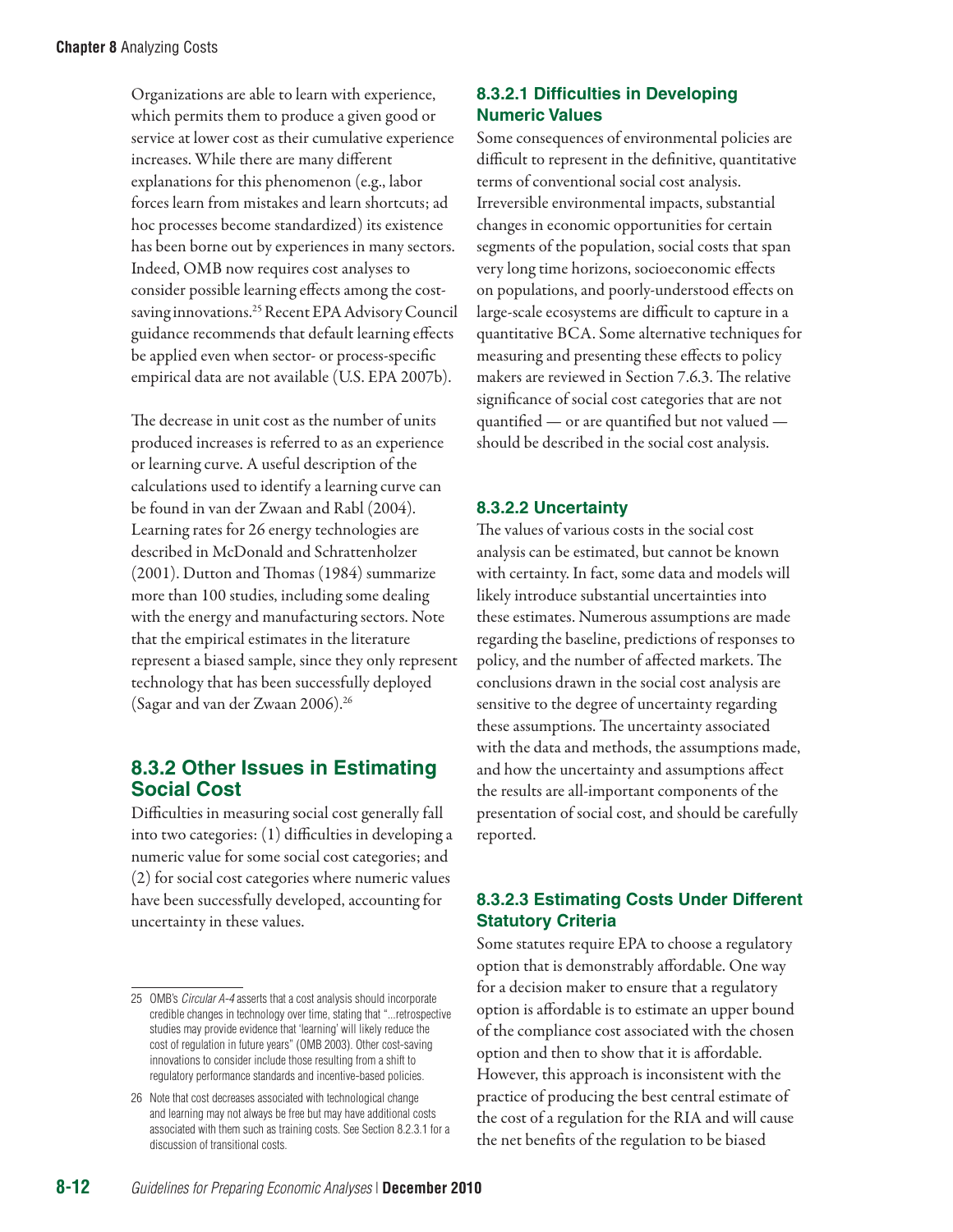| <b>Compliance</b>            | <b>Partial</b> | Linear             | <b>Input-Output</b> |                                           |
|------------------------------|----------------|--------------------|---------------------|-------------------------------------------|
| Cost                         |                | <b>Programming</b> |                     | <b>CGE</b>                                |
| direct compliance costs      |                |                    |                     |                                           |
|                              |                |                    |                     |                                           |
|                              |                |                    | $\bullet$           |                                           |
| Can capture indirect effects |                |                    |                     |                                           |
|                              |                |                    |                     |                                           |
|                              |                | Equilibrium        |                     | <b>Input-Output</b><br><b>Econometric</b> |

#### **Table 8.2 - Major Attributes of Models Used in the Estimation of Costs**

downward. Furthermore, using solely an upper bound estimate of the cost of a regulation could result in artificially low levels of regulation in situations where EPA must determine whether or not the benefits of the regulation justify the costs. It is thus very important that analysts rely on the best central estimate of the cost of a regulation for the RIA.

## **8.3.3 Use of Externally-Produced Cost Estimates**

At various times EPA depends on externally (e.g., contractor, industry association, or advocacy group) generated cost estimates for use in its internal analyses. Any cost estimate produced by an external source and used by EPA in its internal analysis should be vetted by EPA to ensure that: (1) the information is relevant for its intended use; (2) the scientific and technical procedures, measures, methods and/or models employed to generate the information are reasonable for, and consistent with, the intended application; and (3) the data, assumptions, methods, quality assurance, sponsoring organizations, and analyses employed to generate the information are well documented.

## **8.4 Models Used in Estimating the Costs of Environmental Regulation**

A number of different types of models have been used in the estimation the costs of environmental regulation. They range from models that estimate costs in a single industry (or part of an industry),

to models that estimate costs for the entire economy. In practice, implementation of some of the models can be simple enough to be calculated in a spreadsheet. Others may be complex systems of thousands of equations that require highly specialized software.<sup>27</sup>

Table 8.2 summarizes some of the major attributes of the models discussed in this section. Each has strengths and weaknesses in analyzing different types of economic costs. When estimating social cost, there will be some cases where a single model is enough to provide a reasonable approximation. In other cases the use of more than one model is required. For example, a compliance cost model can be used to estimate the direct costs of a regulation in the affected sector. These direct cost estimates could then be used in a partial equilibrium model to estimate social cost. While most of the models discussed in this section can be used in some form in the estimation of social cost, many of them also have particular strengths in the estimation of transitional and/or distributional costs, as may be required as part of an RIA.

Selecting the most appropriate model (or models) to use in an analysis can be difficult. Below are a number of factors that may be helpful in making a choice.28

<sup>27</sup> Data requirements for these models vary. Refer to Chapter 9 for a discussion of the process of conducting an industry profile and details on a range of public and private data sources that can be used for cost estimation.

<sup>28</sup> This list of factors is derived from Industrial Economics, Inc. (2005). Proprietary models discussed in this section are examples only and no endorsement by EPA is given or implied.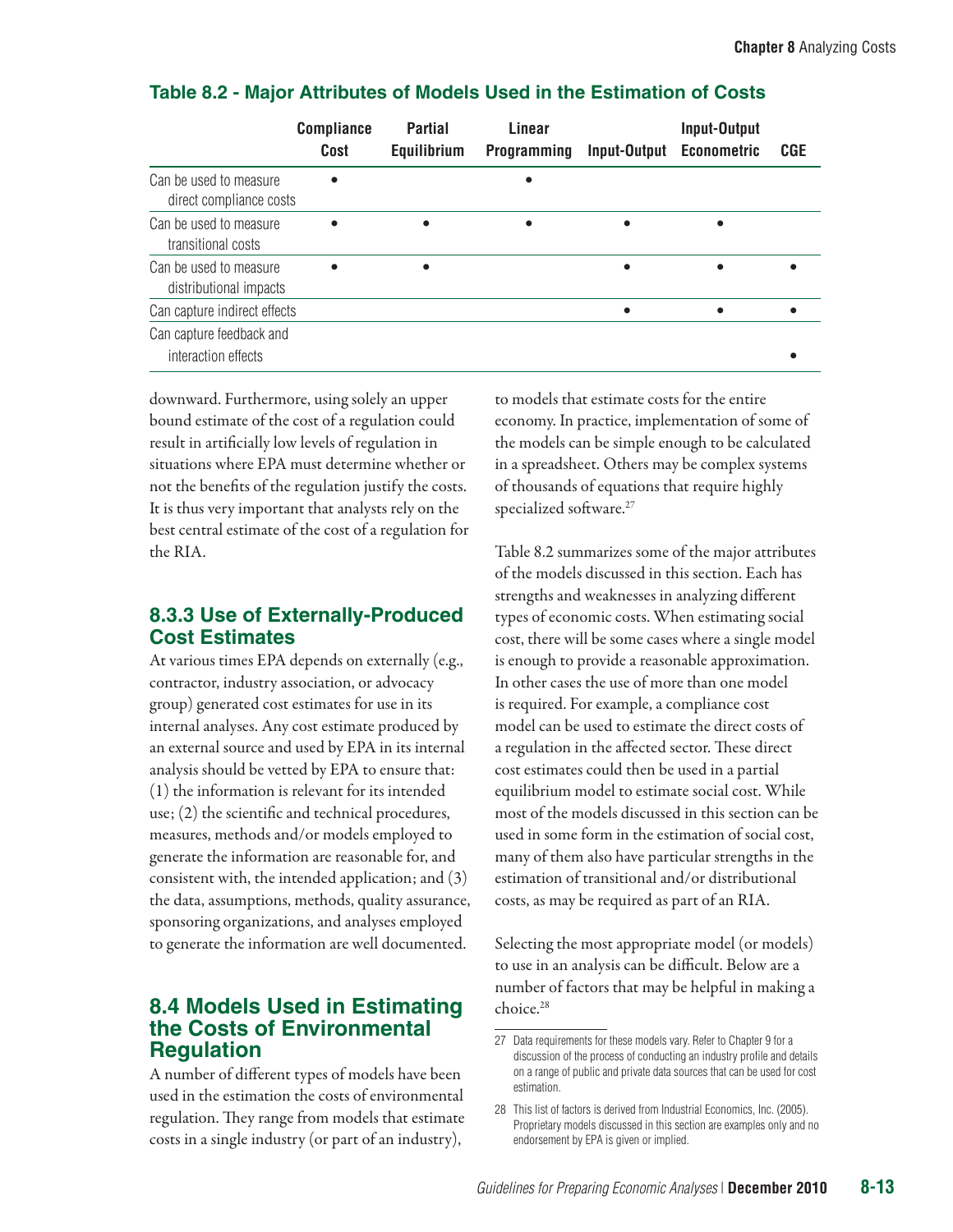- Types of impacts being investigated. Model selection should take into account the types of impacts that are important in the analysis being performed because models differ in their abilities to estimate different types of costs.
- Geographic scope of expected impacts. While some models may be well suited for the analysis of impacts on a national scale, it may not be possible to narrow their resolution to focus on regional or local impacts. Similarly, models that are well suited for examining regional or local impacts may not capture the full range of impacts at the national level.
- Sectoral scope of expected impacts. Some models are highly aggregated, and while proficient at capturing major impacts and interactions between sectors, are not well suited for focusing on a single or small number of specialized sectors. Likewise, models that are highly specialized for capturing impacts in a particular sector will usually be inappropriate for examining impacts on a broader set of sectors.
- Expected magnitude of impacts. A model that is well suited for capturing the impacts of a regulation that is expected to have large effects may have difficulty estimating the impacts of a regulation with relatively smaller expected effects, and vice versa.
- Expected importance of indirect effects. For a regulation that is expected to have substantial indirect effects beyond the regulated sector it is important to choose a model that can capture those effects.

Usually, some combination of the above factors will determine the most appropriate model for a particular application. Finally, it should be noted that advances in computing power, data availability, and more user-friendly software packages continually reduce the barriers to sophisticated model-based analysis.

# **8.4.1 Compliance Cost Models**

Compliance cost models are used to estimate an industry's direct costs of compliance with

a regulation. Estimates by engineers and other experts are used to produce algorithms that characterize the changes in costs resulting from the adoption of various compliance options. The particular parameters are usually determined for a number of individual plants with varying baseline characteristics. To estimate the control costs of a regulation for an entire industry, disaggregated data that reflects the industry's heterogeneity is input into the model. The disaggregated cost estimates are then aggregated to the industry level.

Compliance cost models may include capital costs, operating and maintenance expenditures, and costs of administration. Some compliance cost models are designed to allow the integrated estimation of control costs for multiple pollutants and multiple regulations. Some models are able to account for cost changes over time, including technical change and learning. Compliance cost models often are implemented in a spreadsheet; in general, they are relatively easy to modify and interpret.

While precise estimates of compliance costs are an important component of any analysis, it is only in cases where the regulation is not expected to significantly impact the behavior of producers and consumers that compliance costs can be considered a reasonable approximation of social cost. As discussed in Section 8.2.1, estimating social cost often requires knowledge of both supply and demand conditions. Compliance cost models focus on the supply side, and in circumstances where producer and consumer behavior is appreciably affected, these models are not able to provide estimates of changes in industry prices and output resulting from the imposition of a regulation. However, in these cases, estimates from compliance cost models can be used as inputs to other models that estimate social cost.

One example of a compliance cost model or tool is AirControlNET (ACN). ACN is a database tool for conducting pollutant emissions control strategy and costing analysis. It overlays a detailed control measure database of EPA emissions inventories to compute source- and pollutant-specific emission reductions and associated costs at various geographic levels (national, regional, local) and for many industries.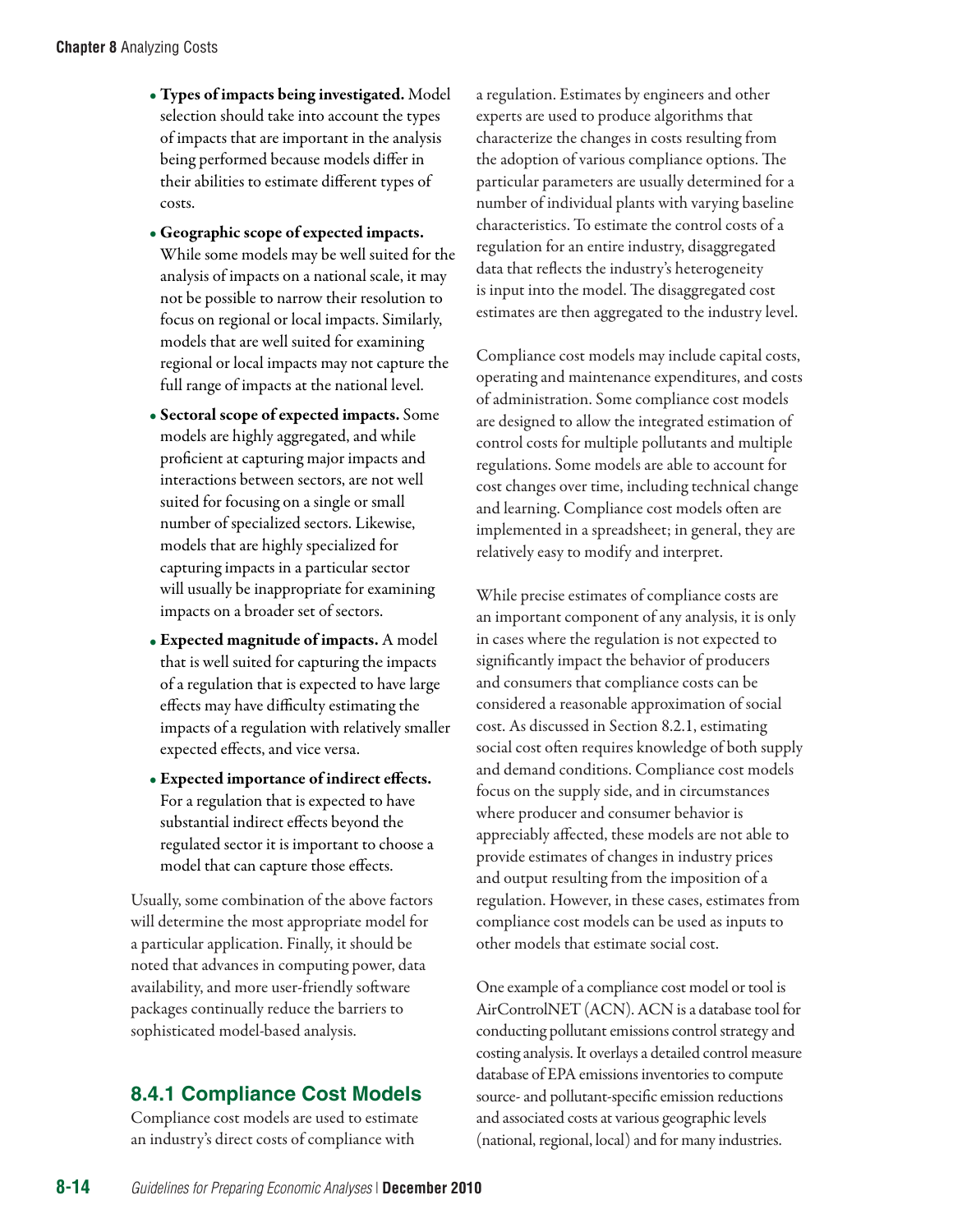ACN contains a database of control measures and cost information that can be used to assess the impact of strategies to reduce criteria pollutants [e.g.,  $NO_{x}$ ,  $SO_{2}$ , volatile organic compounds (VOCs),  $\text{PM}_{10}$ ,  $\text{PM}_{2.5}$ , or Ammonia (NH<sub>3</sub>)] as well as carbon monoxide (CO) and mercury (Hg) from point (utility and non-utility), area, nonroad, and mobile sources as provided in EPA's National Emission Inventory (NEI). ACN is strictly a compliance cost model, because it does not account for changes in the behavior of consumers and producers.

#### *Advantages:*

- Compliance cost models often contain significant industry detail and provide relatively precise estimates of the direct costs of a regulation. This is particularly true for regulations with minor cost impacts.
- Once constructed, compliance cost models require a minimum of resources to implement and are relatively straightforward to use and easy to interpret.

#### *Limitations:*

- As they are focused exclusively on the supply side, compliance cost models can only provide estimates of social cost in certain limited cases.
- Compliance cost models are usually limited to estimating costs for a single industry.

## **8.4.2 Partial Equilibrium Models**

While compliance cost models may provide reasonable estimates of the compliance costs of a regulation, they do not incorporate the likely behavioral responses of producers and consumers. As shown in Section 8.2.1, if these responses are not taken into account, estimates of social cost are likely to be inaccurate. In cases where the effects of a regulation are confined to a single market, partial equilibrium models, which incorporate the behavioral responses of producers and consumers, can be used to estimate social cost.

Inputs into an analysis employing a partial equilibrium model may include regulatory costs estimated using a compliance cost model and the supply and demand elasticities for the affected market. The model then can be used to estimate the change in market price and output. Changes in producer and consumer surplus reflect the social cost of the regulation. The relative changes between producer and consumer surplus provide an estimate of the distribution of regulatory costs between producers and consumers.

In a partial equilibrium model, the magnitude of the impacts of a regulation on the price and quantity in the affected market depends on the shapes of the supply and demand curves. The shapes of these curves reflect the underlying elasticities of supply and demand. These elasticities can be either estimated from industry and consumer data or taken from previous studies.29

If the elasticities used in an analysis are drawn from previous studies, they should be consistent with the following conditions:

- They should reflect a similar market structure and level of aggregation;
- There should be sensitivity to potential differences in regional elasticity estimates;
- They should reflect current economic conditions; and
- They should be for the appropriate time horizon (i.e., short or long run).

In some cases, if the effects of a regulation are expected to spill over into adjoining markets (e.g., suppliers of major inputs or consumers of major outputs), partial equilibrium analysis can be extended into these additional markets as well. These "multi-market models" have been used in the analysis of a number of EPA regulations.<sup>30</sup>

<sup>29</sup> Because of the widespread use of elasticity estimates, the Air Benefit and Cost (ABC) Group in EPA's Office of Air and Radiation maintains an elasticity database. This Elasticity Databank serves as a searchable database of elasticity parameters across economic sectors/product markets and a variety of types including demand and supply elasticities, substitution elasticities, income elasticities, and trade elasticities. An online submittal form allows users to provide elasticity estimates for consideration as part of this databank. The Elasticity Databank is available online [at http://www.epa.gov/ttn/ecas/Elasticity.h](http://www.epa.gov/ttn/ecas/Elasticity.htm)tm (U.S. EPA 2007d).

<sup>30</sup> See, for example, U.S. EPA (1989) *Regulatory Impact Analysis of Controls on Asbestos and Asbestos Products: Final Report.*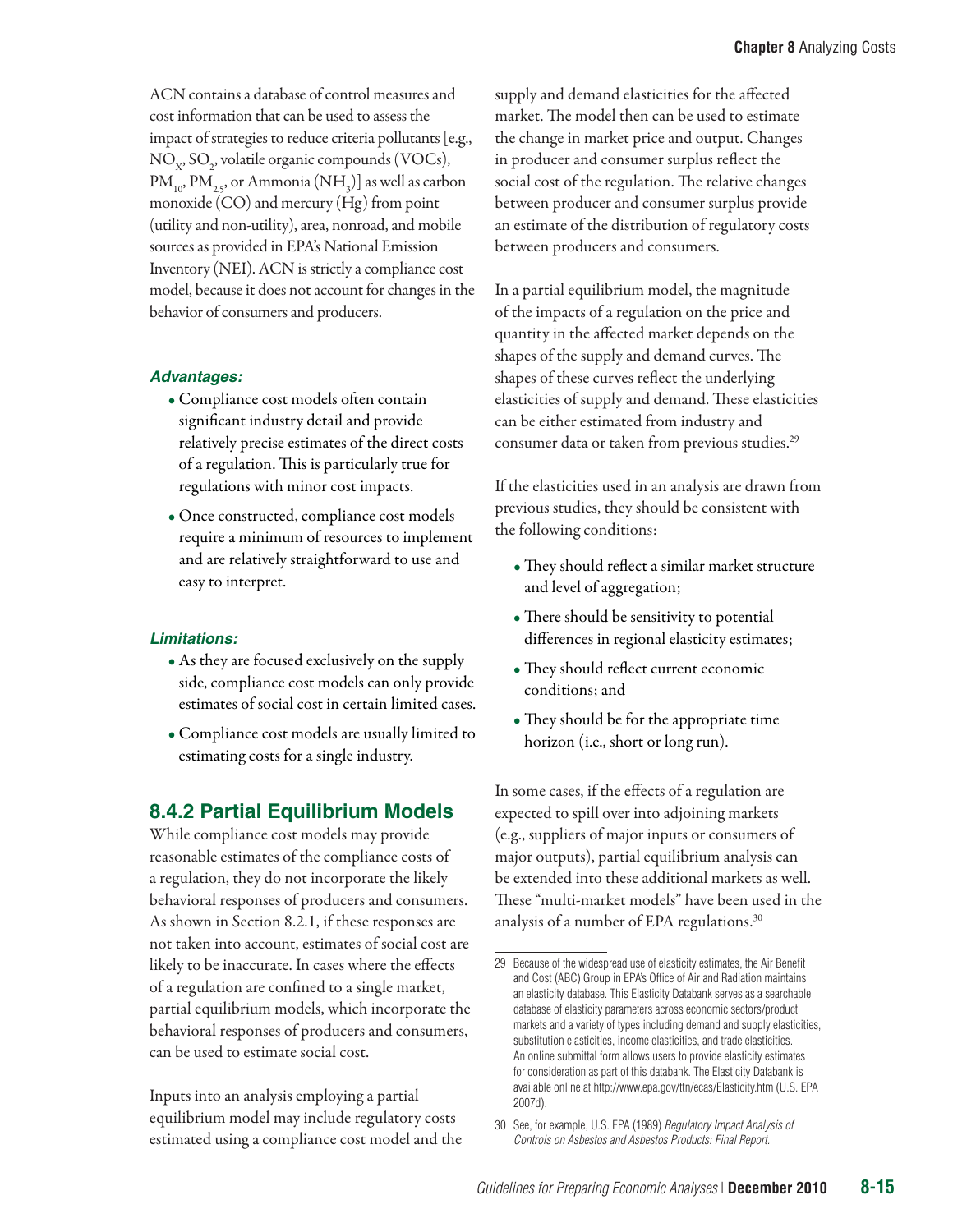#### *Advantages:*

- Because they usually simulate only a single market, partial equilibrium models generally have fairly limited data requirements and are relatively simple to construct.
- Partial equilibrium models are comparatively easy to use and interpret.

#### *Limitations:*

- Partial equilibrium models are limited to cost estimation in a single or small number of markets and do not capture indirect or feedback effects.
- Because partial equilibrium models are generally data driven and specific to a particular application, they are usually not available "off-the-shelf " for use in a variety of analyses.

# **8.4.3 Linear Programming Models**

Although linear programming models can be employed in a variety of applications, their use in the analysis of EPA regulations occurs most frequently in the estimation of compliance costs. 31 Linear programming models minimize (or maximize) an objective function by choosing a set of decision variables, subject to a set of constraints. In EPA's regulatory context, the objective function is usually direct compliance costs, which are minimized. The decision variables represent the choices available to the regulated entities. The constraints may include available technologies, productive capacities, fuel supplies, and regulations on emissions.

Although linear programming models can be constructed to examine multiple sectors or economy-wide effects, they are more commonly focused on a single sector. For the regulated sector, a linear programming model can incorporate a large number of technologies and compliance options, such as end-of-pipe controls, fuel

switching, and changes in plant operations. Similarly, the model's constraints can include multiple regulations that require simultaneous compliance. The objective function usually includes the fixed and variable costs of each compliance option. The program then chooses a set of decision variables that minimize the total costs of compliance. In addition to compliance costs, the outputs from the model may include other related variables, such as projected fuel use, output and input prices, emissions, and demand for new capacity in the regulated industry.

An example of a linear programming model used by EPA is the Integrated Planning Model (IPM). The IPM is a model of the electric power sector in the 48 contiguous states and the District of Columbia. It can provide long-term (10-20 year) estimates of the control costs of complying with proposed regulations, while meeting the projected demand for electricity. In the model, nearly 13,000 existing and planned electrical generating units are mapped to approximately 1,700 representative plants. Results are differentiated into 40 distinct demand and supply regions. IPM can be used to estimate the impacts on costs for policies to limit emissions of SO<sub>2</sub>, NO<sub><sub>x</sub></sub>, CO<sub>2</sub>, and Hg.

#### *Advantages:*

- Compared to compliance cost models, linear programming models are better able to incorporate and systematically analyze a wide range of technologies and multiple compliance options.
- Linear programming models allow for a considerable amount of flexibility in the specification of constraints. This permits an existing model to be used in a range of applications.

#### *Limitations:*

• Linear programming models normally do not estimate costs beyond a single sector and are thus unable to estimate indirect or distributional costs.

<sup>31</sup> An introduction to linear programming is provided in Chiang (1984). The "linear" in the name refers to the linear specification of the objective function and constraint equations. Similar, eponymous model types include non-linear, integer, and mixed integer programming models.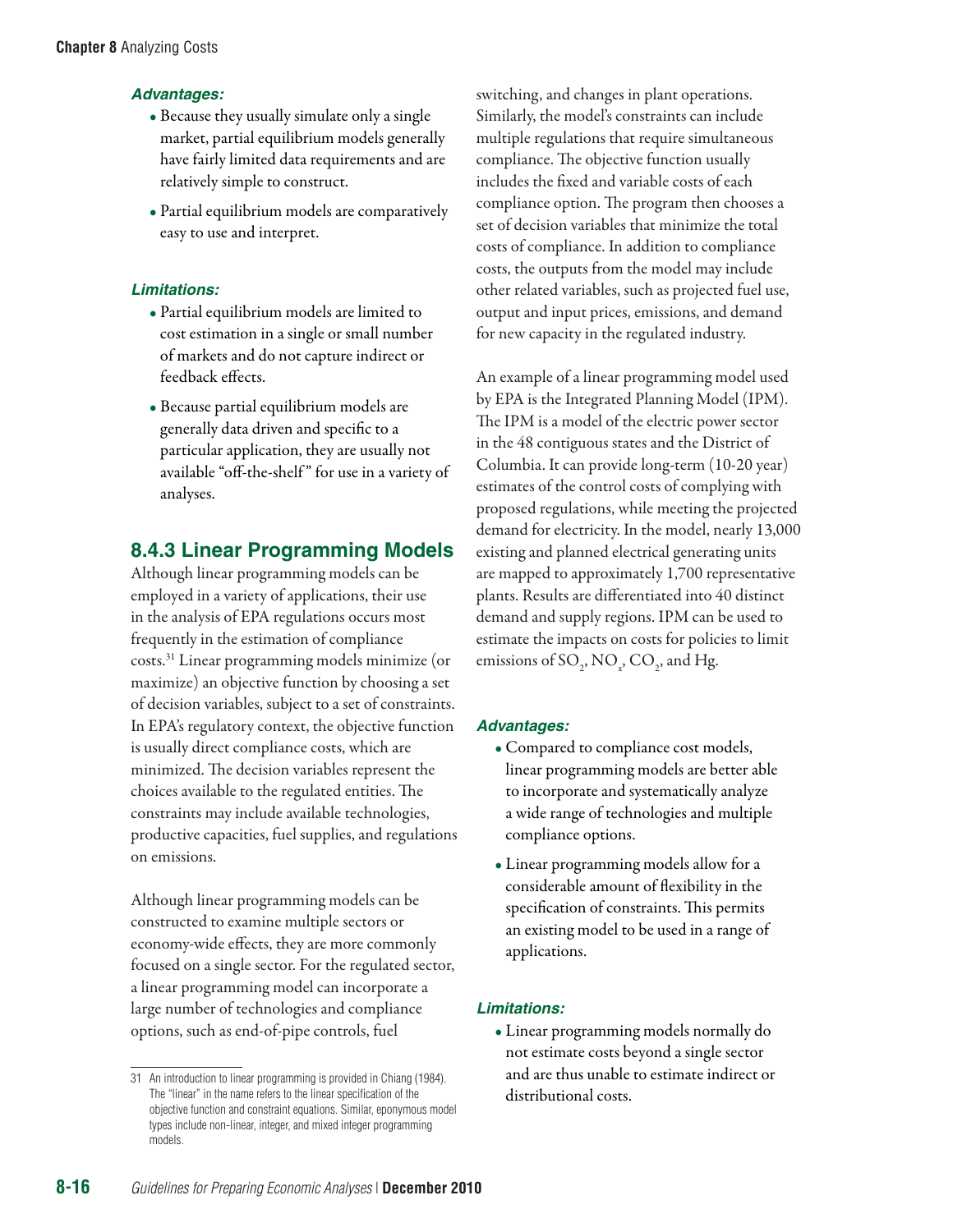|                                  | Agriculture | ∩<br>Manufacturing | 3<br><b>Services</b> | <b>Total</b><br>Intermediate<br><b>Outputs</b> | Final<br>Demand | <b>Total</b><br><b>Outputs</b> |
|----------------------------------|-------------|--------------------|----------------------|------------------------------------------------|-----------------|--------------------------------|
| 1 Agriculture                    | 70          | 150                | 30                   | 250                                            | 30              | 280                            |
| 2 Manufacturing                  | 50          | 1,930              | 840                  | 2,820                                          | 2,470           | 5,290                          |
| 3 Services                       | 60          | 1,070              | 2,810                | 3,940                                          | 6,780           | 10,720                         |
| <b>Total Intermediate Inputs</b> | 180         | 3,150              | 3,680                | 7,010                                          | 9,280           | 16,290                         |
| Value Added                      | 100         | 2,140              | 7,040                | 9,280                                          |                 |                                |
| <b>Total Inputs</b>              | 280         | 5,290              | 10,720               | 16,290                                         |                 |                                |

### **Table 8.3 - Input-Output Table for the United States, 1999 (bil. \$)**

Source: Adapted from Bureau of Economic Analysis (BEA) 10-sector table.

- A linear programming model designed for estimating sectoral compliance costs will likely be quite complex and have heavy input requirements. If an existing model is not available, the time and effort to construct one may be prohibitive.
- Linear programming models minimize aggregate control costs for the entire industry simultaneously, whereas the regulated entities actually do so individually. This may result in an underestimation of total compliance costs.

# **8.4.4 Input-Output Models**

While input-output models have been used in many environmental applications, their primary use in a regulatory context is for estimating the distributional and short-term transitional impacts that may result from the implementation of a policy. For example, an input-output model could be used to estimate the regional economic effects of a regulation that would ban a particular pesticide. In this case, an input-output model could provide estimates of the effects on output and employment in the affected region. A key feature of input-output models is their ability to capture both the effects on sectors directly affected by a regulation and the indirect effects that occur through spillovers onto other sectors.<sup>32</sup>

An input-output model is based on an inputoutput table. The input-output table assembles data in a tabular format that describes the

32 Miller and Blair (1985) is a standard reference on input-output analysis.

interrelated flows of goods and factors of production over the course of a year. An inputoutput table may consist of hundreds of sectors or may be aggregated into as few as two or three sectors. Table 8.3 is an example of a highly aggregated input-output table for the United States for the year 1999. The columns for the individual sectors denote how much of each commodity is used in the production of that sector's output. These intermediate inputs are combined with factors of production — labor, capital, and land — whose payments as wages, profits, and rents, compose sectoral value added. For the agricultural sector, total inputs consist of \$70 billion of agricultural inputs, \$50 billion of manufactured inputs, \$60 billion of service inputs, and \$100 billion of value added, for a total of \$280 billion in inputs. The row for each sector shows how that sector's output is consumed. In the case of the agricultural sector, \$250 billion is consumed as intermediate inputs, while the remainder, \$30 billion, is consumed as final demand, which is composed of household consumption, government purchases, and investment.

An input-output table can be turned into a simple linear model through a series of matrix operations. The model relates changes in final demand to changes in the total amount of goods and services, including intermediate inputs, required to meet that demand. The model can also relate the change in final demand to changes in employment of factors of production, such as the demand for labor. In the case of the banned pesticide, if a separate analysis determines that there will be a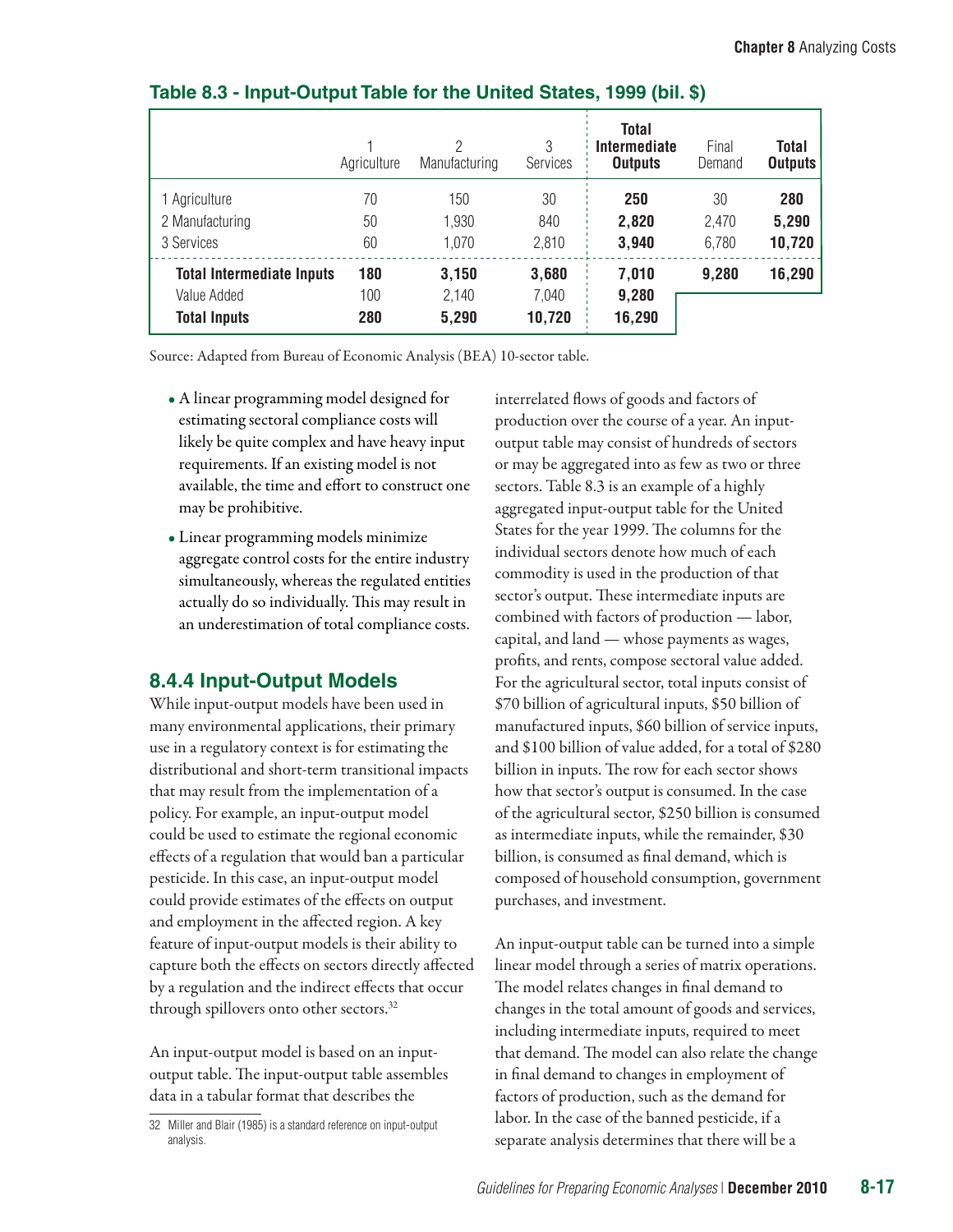decline in the output of cotton, the input-output model could be used to determine the effect on those sectors that supply inputs to the cotton sector, as well as on industries that are users of cotton, such as the producers of textiles and clothing. Declines in the output of these industries will have further effects on the demand for other intermediate inputs, like electricity, which are also estimated by the model.

Input-output models are relatively simple to use and interpret and are often the most accessible tool for analyzing the short-term impacts of a regulation on regional output and income.<sup>33</sup> However, they embody a number of assumptions that make them inappropriate for long-term analysis or the analysis of social cost. Although their specifications can sometimes be partially relaxed, input-output models embody the assumptions of fixed prices and technology, which do not allow for the substitution that normally occurs when goods become more or less scarce. Similarly, input-output models are demand driven and not constrained by limits on supply, which would normally be transmitted through increases in prices. While the rigidities in the models may be reasonable assumptions in the short run or for regional analysis, they limit the applicability of input-output models for long-run or national issues. Because input-output models do not include flexible supply-demand relationships or the ability to estimate changes in producer and consumer surpluses, they are not appropriate for estimating social cost.

#### *Advantages:*

- Particularly in a regional context, inputoutput models are often well suited for estimating distributional and short-term transitional impacts.
- Input-output models are relatively transparent and easy to interpret.

• Some input-output models have a great deal of sectoral and regional disaggregation and can be readily applied to issues that require a high degree of resolution.

#### *Limitations:*

- Input-output models are not appropriate for estimating social cost.
- Because of their lack of endogenous substitution possibilities in production, inputoutput models are not appropriate for dealing with long-run issues.
- Because of their fixed prices and lack of realistic behavioral reactions by producers and consumers, input-output models are not well suited for dealing with issues that are likely to have large effects on prices.

## **8.4.5 Input-Output Econometric Models**

Input-output econometric models are economywide models that integrate the structural detail of conventional input-output models with the forecasting properties of econometrically estimated macroeconomic models. Input-output econometric models are often constructed with a considerable amount of regional detail, including the disaggregation of regional economies at the state and county level. At EPA, input-output econometric models, like conventional inputoutput models, are often used to examine the regional impacts of policies and regulations. However, unlike conventional input-output models, input-output econometric models are also able to estimate long-run impacts.

When used for policy simulations, a major limitation of conventional input-output models is that the policy under consideration must be translated into changes in final demand. Furthermore, because they do not include resource constraints, the resulting solution may not be consistent with the actual supplydemand conditions in the economy. Input-output econometric models, in contrast, are driven by econometrically estimated macroeconomic

<sup>33</sup> An off-the-shelf input-output model often used in the analysis of the impacts of environmental regulation is Impact Analysis for Planning (IMPLAN). IMPLAN is based on data for the United States that covers more than 500 sectors and can be disaggregated down to the county level.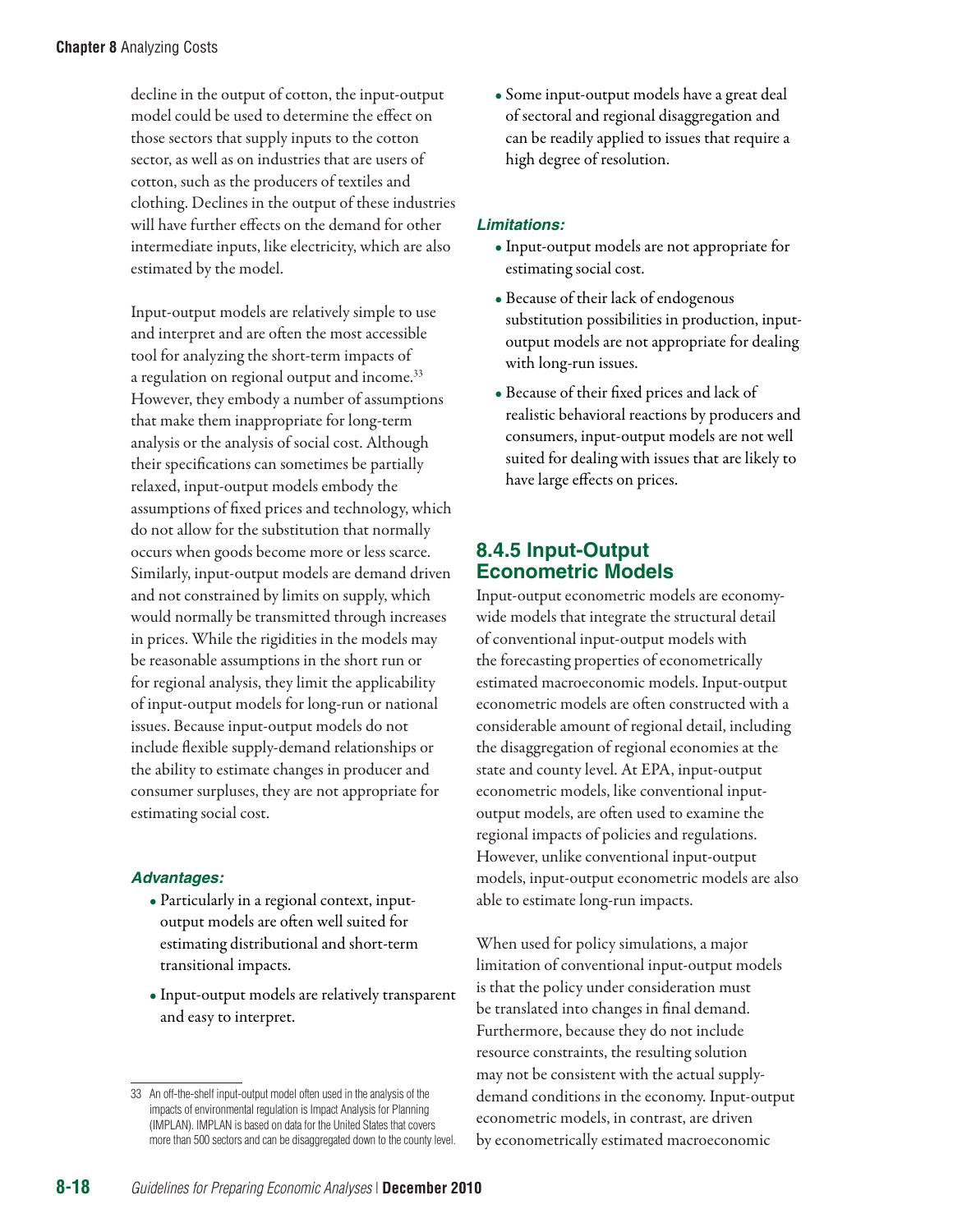relationships that more accurately account for these conditions. However, unlike standard macro-econometric models, input-output econometric models integrate input-output data and structure into the specification of production. This allows them to estimate changes in the demand for and the production of intermediate goods. The macroeconomic component enables the models to be used for long-run forecasting, including accounting for business cycles and involuntary unemployment. This makes inputoutput econometric models particularly useful for estimating transitional costs arising from the implementation of a regulation.

An example of an input-output econometric model that has been used for policy analysis at EPA is the Regional Economic Models, Inc. (REMI) Policy Insight. The standard REMI model includes 70 production sectors and 25 final demand sectors and can provide output on changes in income and consumption for more than 800 separate demographic groups. The model is both national in scope and can be specially tailored to individual regions. The REMI model has been applied to a wide range of regional environmental policy issues, including extensive analysis of air quality regulation in the greater Los Angeles area.

#### *Advantages:*

- Input-output econometric models can be used to estimate both long- and short-run transitional costs.
- Input-output econometric models can be used to estimate distributional costs.

#### *Limitations:*

- Because input-output econometric models combine elements of both macro and micro theory, it may not be easy to disentangle the mechanisms actually driving model results.
- Compared to standard input-output models, input-output econometric models may not have the sectoral resolution necessary to analyze the impact of a policy expected to have limited impacts.

## **8.4.6 Computable General Equilibrium Models**

CGE models have been used in a number of applications in the analysis of environmental regulation. Examples include estimation of the costs of the Clean Air Act (CAA), the impacts of domestic and international policies for GHG abatement, and the potential for market-based mechanisms to reduce the costs of regulation.

CGE models simulate the workings of the price system in a market economy. Markets exist for commodities and can also be specified for the factors of production: labor, capital, and land. In each market, a price adjusts to equilibrate supply and demand. A CGE model may contain several hundred sectors or only a few, and may include a single "representative" consumer or multiple household types. It may focus on a single economy with a simple representation of foreign trade, or contain multiple countries and regions linked through an elaborate specification of global trade and investment. The behavioral equations that govern the model allow producers to substitute among inputs and consumers to substitute among final goods as the prices of commodities and factors shift. The behavioral parameters can be econometrically estimated, calibrated, or drawn from the literature. In some models, agents may be able to make intertemporal trade-offs in their consumption and investment choices.

Simulating the effects of a policy change involves "shocking" the model, by, for example, introducing a regulation, such as a tax on emissions. Prices in affected markets will then move up or down until a new equilibrium is established. Prices and quantities in this new equilibrium can be compared to those in the initial equilibrium. A static CGE model will be able to describe changes in economic welfare measures due to a reallocation of resources across economic sectors following a policy shock. In a policy simulation using a dynamic CGE model, a time path of new prices and quantities is generated. This time path can be compared to a baseline path of prices and quantities that is estimated by running the model without the policy shock. As some policies can be expected to have impacts over a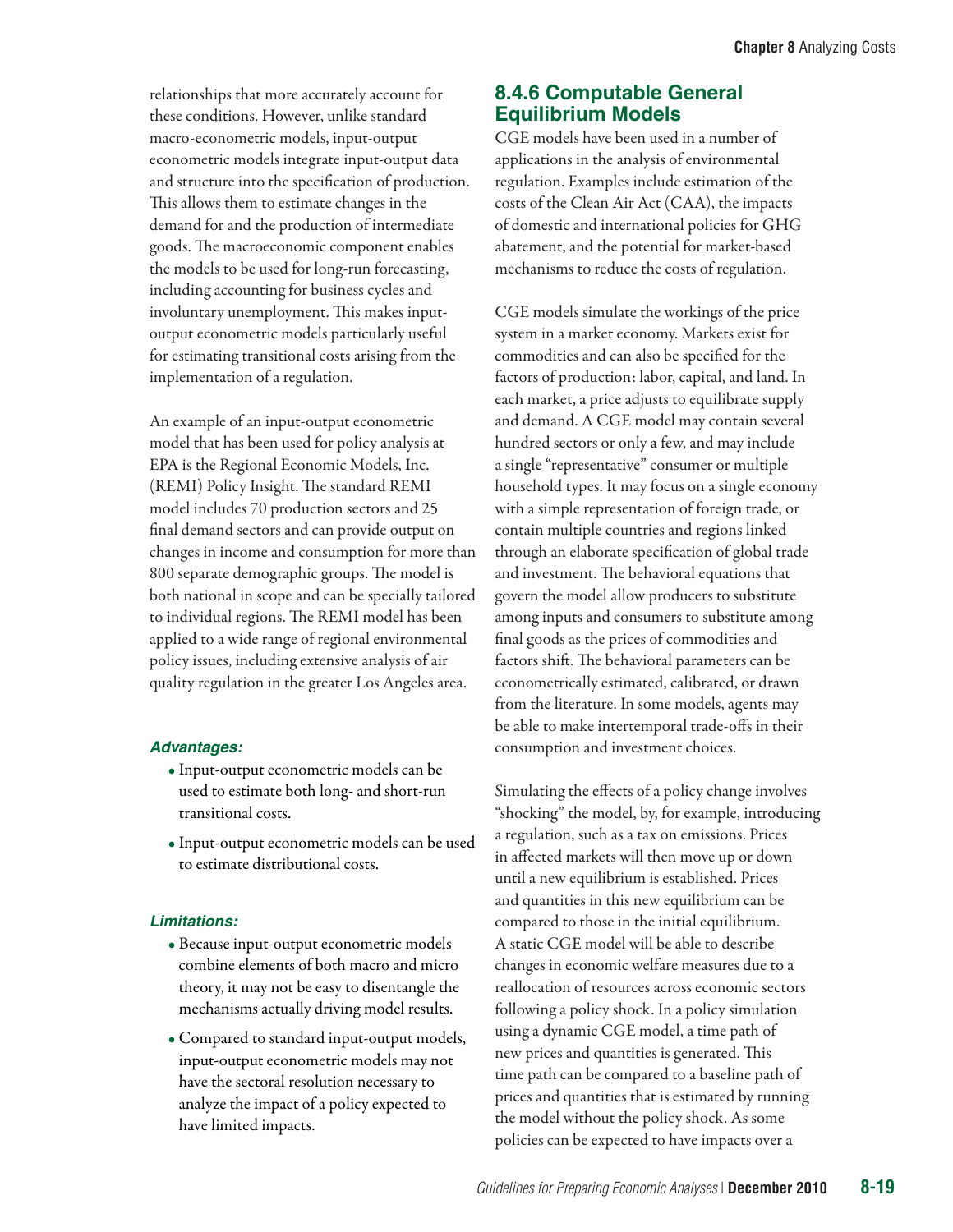## **Text Box 8.2 - The Pollution Abatement Costs and Expenditures Survey**

The Pollution Abatement Costs and Expenditures (PACE) survey is the primary source of information on pollution abatement-related operating costs and capital expenditures for the U.S. manufacturing sector (U.S. Bureau of the Census, various years). The PACE survey collects data on costs of pollution treatment (i.e., end-of-pipe controls), pollution prevention (i.e., production process enhancements to prevent pollution from being produced), disposal, and recycling. The survey is sent to approximately 20,000 establishments (who are required by law to respond to it) and was conducted annually by the U.S. Census Bureau from 1973 to 1994 (except in 1987) and then again in 1999.

EPA funded the 1999 PACE survey. However, this survey was substantially different from its predecessors, making direct longitudinal analysis difficult (see Becker and Shadbegian 2005 for a comprehensive description of the conceptual differences between the 1994 and 1999 PACE surveys). More recently, with the guidance and financial support of EPA, a completely revised version of the PACE survey was administered by the Census Bureau to collect 2005 data. The 2005 PACE survey was the result of a multi-year effort to evaluate the quality of the survey instrument and the accuracy and reliability of the responses to the survey. The 2005 PACE data, which was released in April 2008, is longitudinally consistent with previous PACE surveys, with the exception of the 1999 iteration. EPA has no current plan to collect PACE data beyond 2005, but hopes to reinstate the survey in the future to once again collect data on an annual basis. The annual collection of pollution abatement costs would provide EPA with information required for its RIAs, and would better enable researchers to answer questions of interest, particularly those that require longitudinal data.

The PACE survey contains operating costs and capital expenditures disaggregated by media: air, water, and solid waste; and by abatement activity: pollution treatment, recycling, disposal, and pollution prevention. Total operating costs are further disaggregated into: salary and wages, energy costs, materials and supplies, contract work, and depreciation.

The PACE survey data, both aggregate and establishment-level, have been used to analyze a wide range of policy questions. These include assessing the impact of pollution abatement expenditures on productivity growth, investment, labor demand, environmental performance, plant location decisions, and international competitiveness.

longer time horizon, dynamic models are used to capture, in addition to static impacts, the welfare consequences of reallocating resources over time, such as the impact that changes in savings may have on capital accumulation. Forward-looking models can also capture the effects that future policies may have on current decisions.

An example of the use of a CGE model at EPA is the retrospective BCA of the CAA, which used a dynamic CGE model to compute the costs of CAA compliance over the period 1970 to 1990 (U.S. EPA 1997a). Estimates of pollution abatement expenditures for the U.S. manufacturing sector were first calculated using Pollution Abatement Costs and Expenditures (PACE) survey data (see Text Box 8.2). As the analysis was retrospective, the relevant policy

simulations involved *removing* the long-term capital and operating costs from the industries that incurred them. The retrospective BCA compared the simulated path of the economy without these abatement expenditures and the actual path of the economy, which included them. EPA computed changes in both long-run GDP and equivalent variation, as well as impacts on investment, household consumption, and sectoral prices, output, and employment.

CGE models have also been used extensively in estimating the costs of GHG mitigation. Here, the analyses have been prospective, such as efforts to estimate the costs of complying with the Kyoto Protocol and more recently, proposed climate change legislation. Some studies have focused on the control of  $\mathrm{CO}_2$  emissions by introducing